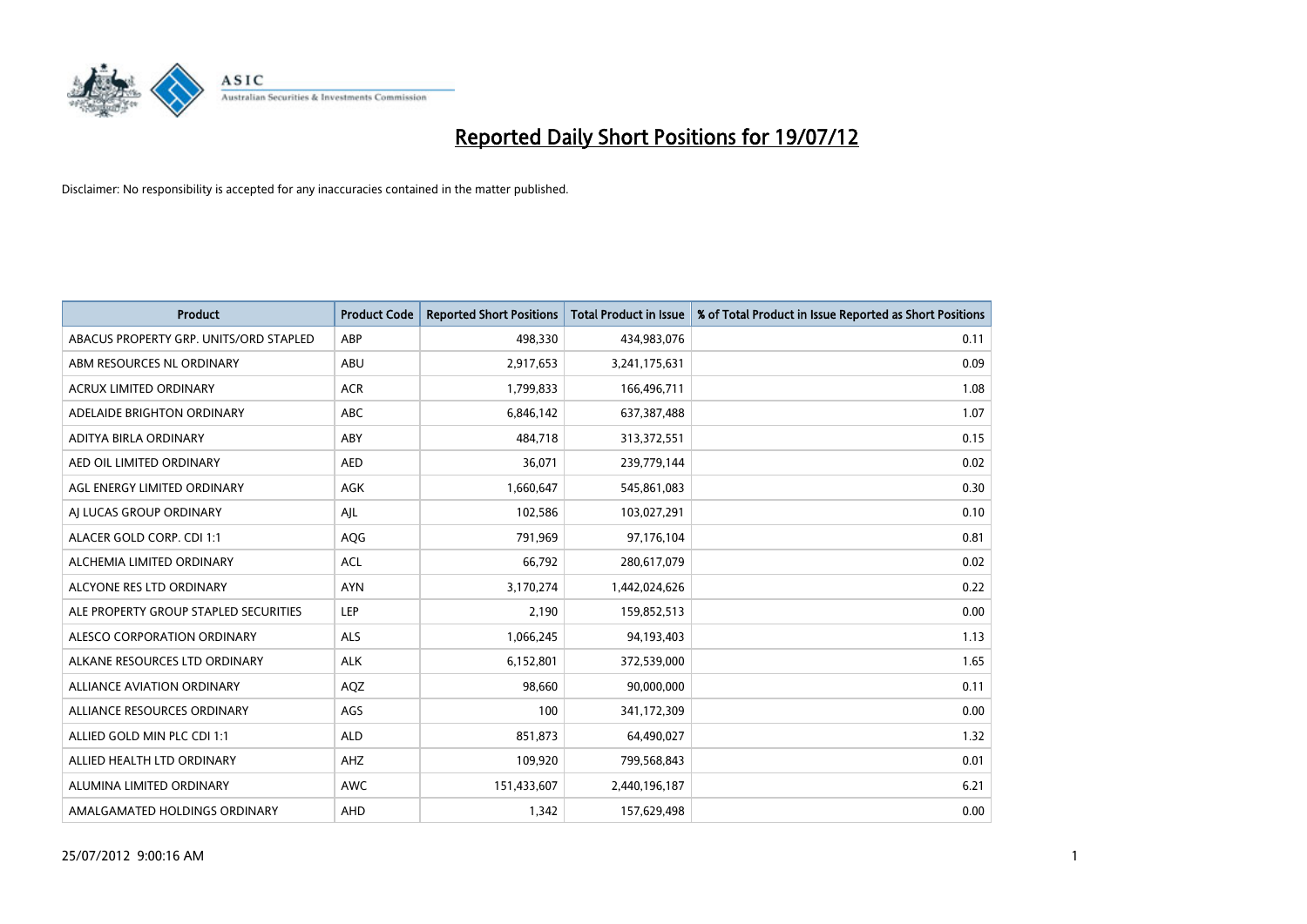

| <b>Product</b>                          | <b>Product Code</b> | <b>Reported Short Positions</b> | <b>Total Product in Issue</b> | % of Total Product in Issue Reported as Short Positions |
|-----------------------------------------|---------------------|---------------------------------|-------------------------------|---------------------------------------------------------|
| AMCOM TELECOMM, ORDINARY                | <b>AMM</b>          | 19,662                          | 241,491,904                   | 0.01                                                    |
| AMCOR LIMITED ORDINARY                  | <b>AMC</b>          | 3,616,930                       | 1,206,684,923                 | 0.30                                                    |
| AMP LIMITED ORDINARY                    | AMP                 | 5,483,941                       | 2,894,931,180                 | 0.19                                                    |
| AMPELLA MINING ORDINARY                 | <b>AMX</b>          | 4,652,910                       | 246,800,493                   | 1.89                                                    |
| ANGLOGOLD ASHANTI CDI 5:1               | AGG                 |                                 | 89,207,765                    | 0.00                                                    |
| ANSELL LIMITED ORDINARY                 | <b>ANN</b>          | 3,666,885                       | 130,656,668                   | 2.81                                                    |
| ANTARES ENERGY LTD ORDINARY             | <b>AZZ</b>          | 386,192                         | 258,000,000                   | 0.15                                                    |
| ANTISENSE THERAPEUT, ORDINARY           | <b>ANP</b>          | 100,000                         | 1,297,743,255                 | 0.01                                                    |
| ANZ BANKING GRP LTD ORDINARY            | ANZ                 | 8,831,086                       | 2,715,721,290                 | 0.33                                                    |
| APA GROUP STAPLED SECURITIES            | <b>APA</b>          | 7,575,261                       | 644,485,583                   | 1.18                                                    |
| APN NEWS & MEDIA ORDINARY               | <b>APN</b>          | 20,756,352                      | 649,010,756                   | 3.20                                                    |
| AQUARIUS PLATINUM. ORDINARY             | AQP                 | 12,928,481                      | 470,312,578                   | 2.75                                                    |
| AQUILA RESOURCES ORDINARY               | <b>AQA</b>          | 6,379,304                       | 411,804,442                   | 1.55                                                    |
| ARAFURA RESOURCE LTD ORDINARY           | <b>ARU</b>          | 5,223,989                       | 396,004,144                   | 1.32                                                    |
| ARB CORPORATION ORDINARY                | <b>ARP</b>          | 49,046                          | 72,481,302                    | 0.07                                                    |
| ARDENT LEISURE GROUP STAPLED SECURITIES | AAD                 | 677,602                         | 334,209,401                   | 0.20                                                    |
| ARISTOCRAT LEISURE ORDINARY             | <b>ALL</b>          | 17,463,505                      | 550,502,889                   | 3.17                                                    |
| ARRIUM LTD ORDINARY                     | ARI                 | 14,353,462                      | 1,345,665,626                 | 1.07                                                    |
| ASCIANO LIMITED ORDINARY                | <b>AIO</b>          | 5,138,463                       | 975,385,664                   | 0.53                                                    |
| ASG GROUP LIMITED ORDINARY              | <b>ASZ</b>          | 680.349                         | 172,152,079                   | 0.40                                                    |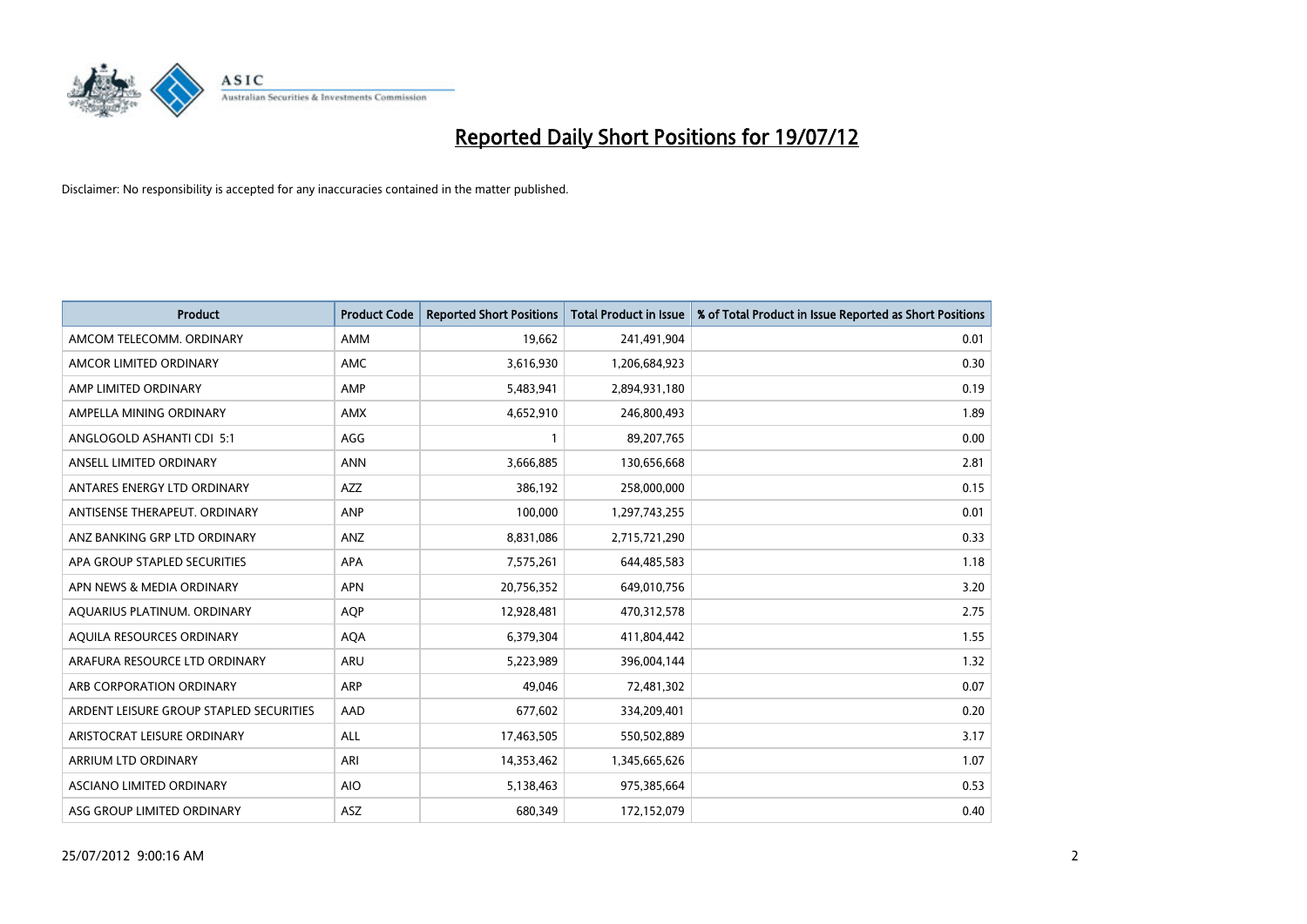

| <b>Product</b>                              | <b>Product Code</b> | <b>Reported Short Positions</b> | <b>Total Product in Issue</b> | % of Total Product in Issue Reported as Short Positions |
|---------------------------------------------|---------------------|---------------------------------|-------------------------------|---------------------------------------------------------|
| ASPEN GROUP ORD/UNITS STAPLED               | <b>APZ</b>          | 90,430                          | 600,507,326                   | 0.02                                                    |
| ASPIRE MINING LTD ORDINARY                  | <b>AKM</b>          | 269,379                         | 620,594,556                   | 0.04                                                    |
| ASTRO JAP PROP GROUP STAPLED SECURITIES     | AJA                 | 7,935                           | 58,445,002                    | 0.01                                                    |
| ASX LIMITED ORDINARY                        | ASX                 | 4,252,716                       | 175,136,729                   | 2.43                                                    |
| ATLAS IRON LIMITED ORDINARY                 | AGO                 | 12,517,710                      | 904,580,993                   | 1.38                                                    |
| <b>AURORA OIL &amp; GAS ORDINARY</b>        | <b>AUT</b>          | 8,602,404                       | 446,595,778                   | 1.93                                                    |
| AUSDRILL LIMITED ORDINARY                   | <b>ASL</b>          | 1,628,418                       | 304,397,289                   | 0.53                                                    |
| AUSENCO LIMITED ORDINARY                    | AAX                 | 438,817                         | 123,872,665                   | 0.35                                                    |
| <b>AUSTAL LIMITED ORDINARY</b>              | ASB                 | 192,096                         | 188,193,007                   | 0.10                                                    |
| AUSTBROKERS HOLDINGS ORDINARY               | <b>AUB</b>          | 59                              | 55,999,095                    | 0.00                                                    |
| AUSTIN ENGINEERING ORDINARY                 | ANG                 | 17,208                          | 72,314,403                    | 0.02                                                    |
| <b>AUSTRALAND PROPERTY STAPLED SECURITY</b> | <b>ALZ</b>          | 271,421                         | 576,846,597                   | 0.05                                                    |
| AUSTRALIAN AGRICULT. ORDINARY               | AAC                 | 460,307                         | 312,905,085                   | 0.15                                                    |
| AUSTRALIAN INFRASTR. UNITS/ORDINARY         | <b>AIX</b>          | 11,600,631                      | 620,733,944                   | 1.87                                                    |
| AUSTRALIAN PHARM, ORDINARY                  | API                 | 388,242                         | 488,115,883                   | 0.08                                                    |
| AUTOMOTIVE HOLDINGS ORDINARY                | AHE                 | 6,503                           | 260,579,682                   | 0.00                                                    |
| AVIENNINGS LIMITED ORDINARY                 | AVI                 | 549,150                         | 274,588,694                   | 0.20                                                    |
| AWE LIMITED ORDINARY                        | <b>AWE</b>          | 3,157,163                       | 521,871,941                   | 0.60                                                    |
| AZIMUTH RES LTD ORDINARY                    | <b>AZH</b>          | 1,360,817                       | 401,518,304                   | 0.34                                                    |
| AZUMAH RESOURCES ORDINARY                   | <b>AZM</b>          | 609,296                         | 333,614,096                   | 0.18                                                    |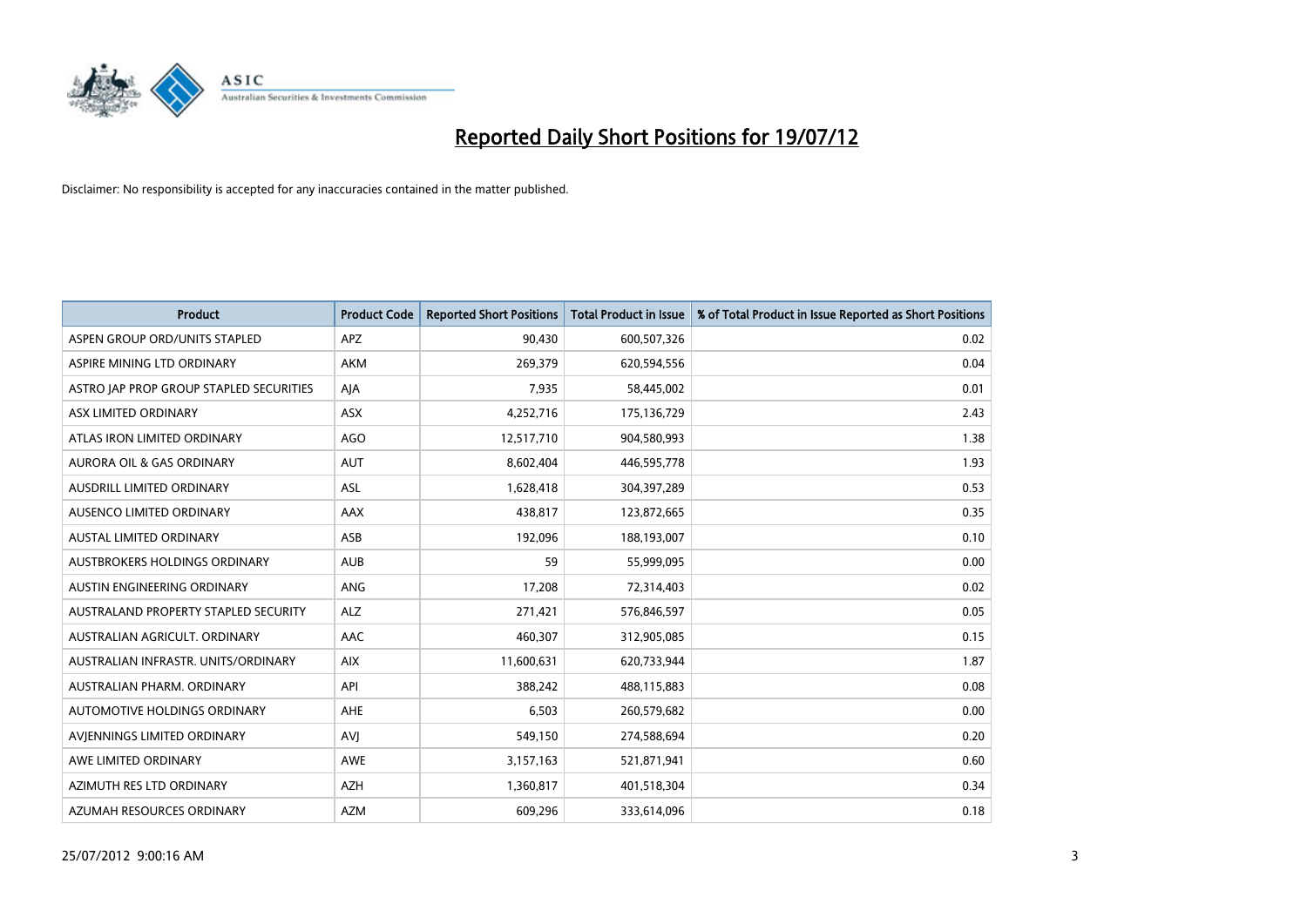

| <b>Product</b>                       | <b>Product Code</b> | <b>Reported Short Positions</b> | <b>Total Product in Issue</b> | % of Total Product in Issue Reported as Short Positions |
|--------------------------------------|---------------------|---------------------------------|-------------------------------|---------------------------------------------------------|
| <b>BANDANNA ENERGY ORDINARY</b>      | <b>BND</b>          | 4,148,634                       | 528,481,199                   | 0.79                                                    |
| BANK OF QUEENSLAND. ORDINARY         | <b>BOQ</b>          | 10,926,462                      | 308,797,224                   | 3.54                                                    |
| <b>BASE RES LIMITED ORDINARY</b>     | <b>BSE</b>          | 771,572                         | 460,440,029                   | 0.17                                                    |
| <b>BATHURST RESOURCES ORDINARY</b>   | <b>BTU</b>          | 24,301,392                      | 696,747,997                   | 3.49                                                    |
| <b>BC IRON LIMITED ORDINARY</b>      | <b>BCI</b>          | 157,819                         | 103,861,000                   | 0.15                                                    |
| BEACH ENERGY LIMITED ORDINARY        | <b>BPT</b>          | 25,138,360                      | 1,255,464,157                 | 2.00                                                    |
| BEADELL RESOURCE LTD ORDINARY        | <b>BDR</b>          | 11,316,080                      | 719,204,752                   | 1.57                                                    |
| BENDIGO AND ADELAIDE ORDINARY        | <b>BEN</b>          | 7,140,038                       | 396,641,036                   | 1.80                                                    |
| BENITEC BIOPHARMA ORDINARY           | <b>BLT</b>          | 75,000                          | 970,628,529                   | 0.01                                                    |
| BERKELEY RESOURCES ORDINARY          | <b>BKY</b>          | 352,088                         | 179,298,273                   | 0.20                                                    |
| BETASHARES ASX RES ETF UNITS         | <b>ORE</b>          | 41,543                          | 3,412,016                     | 1.22                                                    |
| BHP BILLITON LIMITED ORDINARY        | <b>BHP</b>          | 3,094,681                       | 3,211,691,105                 | 0.10                                                    |
| <b>BILLABONG ORDINARY</b>            | <b>BBG</b>          | 41,757,988                      | 410,969,573                   | 10.16                                                   |
| <b>BIOTA HOLDINGS ORDINARY</b>       | <b>BTA</b>          | 544.226                         | 182,350,316                   | 0.30                                                    |
| <b>BLACKTHORN RESOURCES ORDINARY</b> | <b>BTR</b>          | 63,383                          | 127,818,000                   | 0.05                                                    |
| <b>BLUESCOPE STEEL LTD ORDINARY</b>  | <b>BSL</b>          | 47,180,736                      | 3,349,185,247                 | 1.41                                                    |
| <b>BOART LONGYEAR ORDINARY</b>       | <b>BLY</b>          | 9,238,462                       | 461,163,412                   | 2.00                                                    |
| <b>BOOM LOGISTICS ORDINARY</b>       | <b>BOL</b>          | 626                             | 468,663,585                   | 0.00                                                    |
| <b>BORAL LIMITED, ORDINARY</b>       | <b>BLD</b>          | 40,991,925                      | 758,572,140                   | 5.40                                                    |
| <b>BRADKEN LIMITED ORDINARY</b>      | <b>BKN</b>          | 2,251,738                       | 168,629,376                   | 1.34                                                    |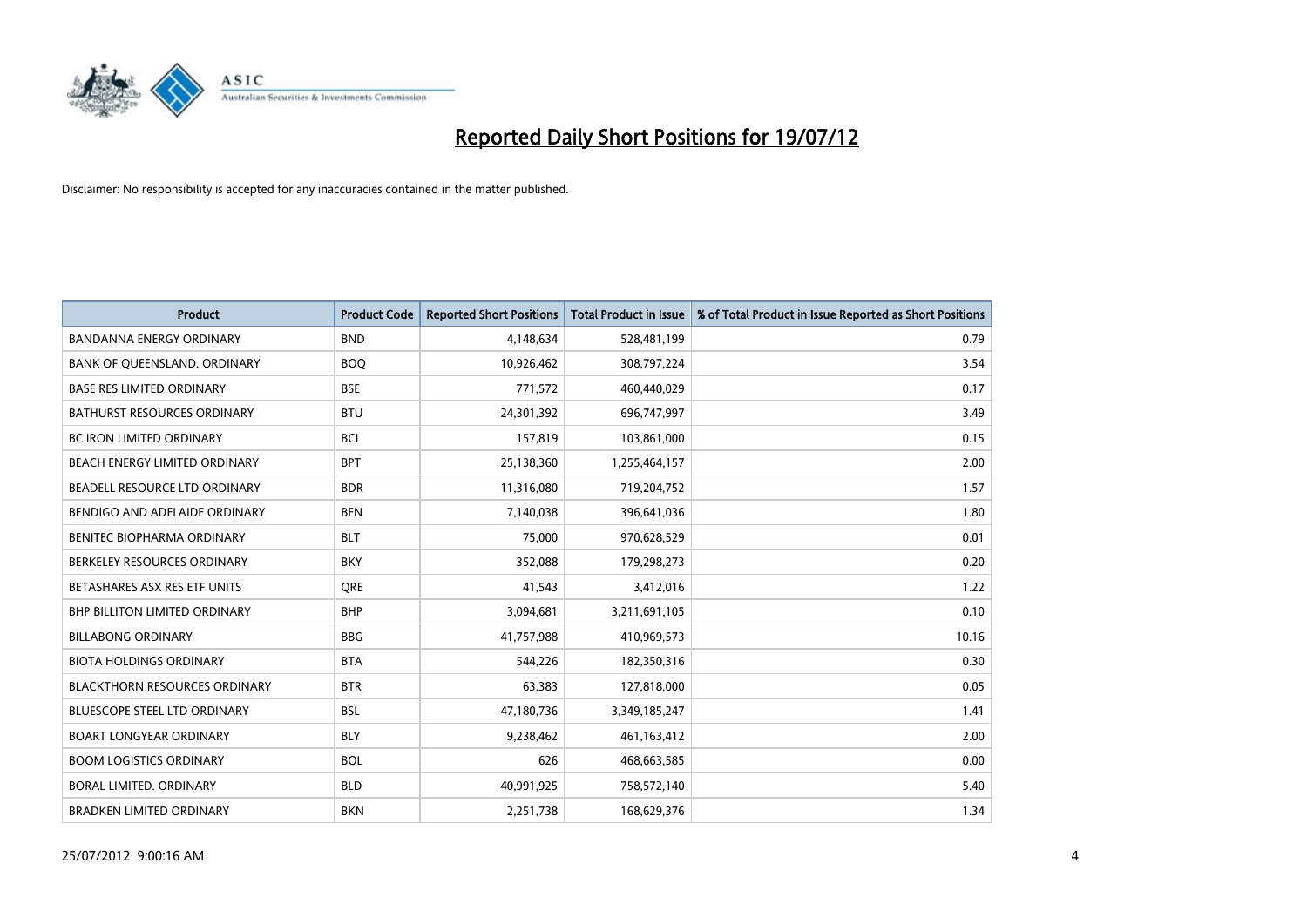

| <b>Product</b>                          | <b>Product Code</b> | <b>Reported Short Positions</b> | <b>Total Product in Issue</b> | % of Total Product in Issue Reported as Short Positions |
|-----------------------------------------|---------------------|---------------------------------|-------------------------------|---------------------------------------------------------|
| <b>BRAMBLES LIMITED ORDINARY</b>        | <b>BXB</b>          | 5,166,008                       | 1,555,149,857                 | 0.33                                                    |
| BREVILLE GROUP LTD ORDINARY             | <b>BRG</b>          | 480                             | 130,095,322                   | 0.00                                                    |
| <b>BRICKWORKS LIMITED ORDINARY</b>      | <b>BKW</b>          | 11,374                          | 147,567,333                   | 0.01                                                    |
| BT INVESTMENT MNGMNT ORDINARY           | <b>BTT</b>          | 225,473                         | 267,906,977                   | 0.08                                                    |
| <b>BUCCANEER ENERGY LTD ORDINARY</b>    | <b>BCC</b>          | 1,752,369                       | 992,176,566                   | 0.18                                                    |
| <b>BURU ENERGY ORDINARY</b>             | <b>BRU</b>          | 11,814,943                      | 251,007,144                   | 4.71                                                    |
| <b>BWP TRUST ORDINARY UNITS</b>         | <b>BWP</b>          | 1,276,957                       | 525,255,093                   | 0.24                                                    |
| CABCHARGE AUSTRALIA ORDINARY            | CAB                 | 1,878,070                       | 120,430,683                   | 1.56                                                    |
| CALTEX AUSTRALIA ORDINARY               | <b>CTX</b>          | 5,747,433                       | 270,000,000                   | 2.13                                                    |
| <b>CAMPBELL BROTHERS ORDINARY</b>       | CPB                 | 1,143,838                       | 68,104,044                    | 1.68                                                    |
| CAPE LAMBERT RES LTD ORDINARY           | <b>CFE</b>          | 414,080                         | 689,108,792                   | 0.06                                                    |
| CARABELLA RES LTD ORDINARY              | <b>CLR</b>          | 421,747                         | 133,642,797                   | 0.32                                                    |
| <b>CARBON ENERGY ORDINARY</b>           | <b>CNX</b>          | 77,039                          | 773,999,771                   | 0.01                                                    |
| <b>CARDNO LIMITED ORDINARY</b>          | CDD                 | 931,405                         | 138,506,406                   | 0.67                                                    |
| CARNARVON PETROLEUM ORDINARY            | <b>CVN</b>          | 55,472                          | 694,644,634                   | 0.01                                                    |
| CARSALES.COM LTD ORDINARY               | <b>CRZ</b>          | 25,060,728                      | 233,689,223                   | 10.72                                                   |
| <b>CASH CONVERTERS ORDINARY</b>         | CCV                 | 15,520                          | 379,761,025                   | 0.00                                                    |
| CENTRO RETAIL AUST ORD/UNIT STAPLED SEC | <b>CRF</b>          | 32,220,706                      | 1,340,723,189                 | 2.40                                                    |
| <b>CERAMIC FUEL CELLS ORDINARY</b>      | CFU                 | 87,454                          | 1,366,298,863                 | 0.01                                                    |
| CFS RETAIL TRUST GRP STAPLED SECURITIES | <b>CFX</b>          | 45,307,741                      | 2,828,961,617                 | 1.60                                                    |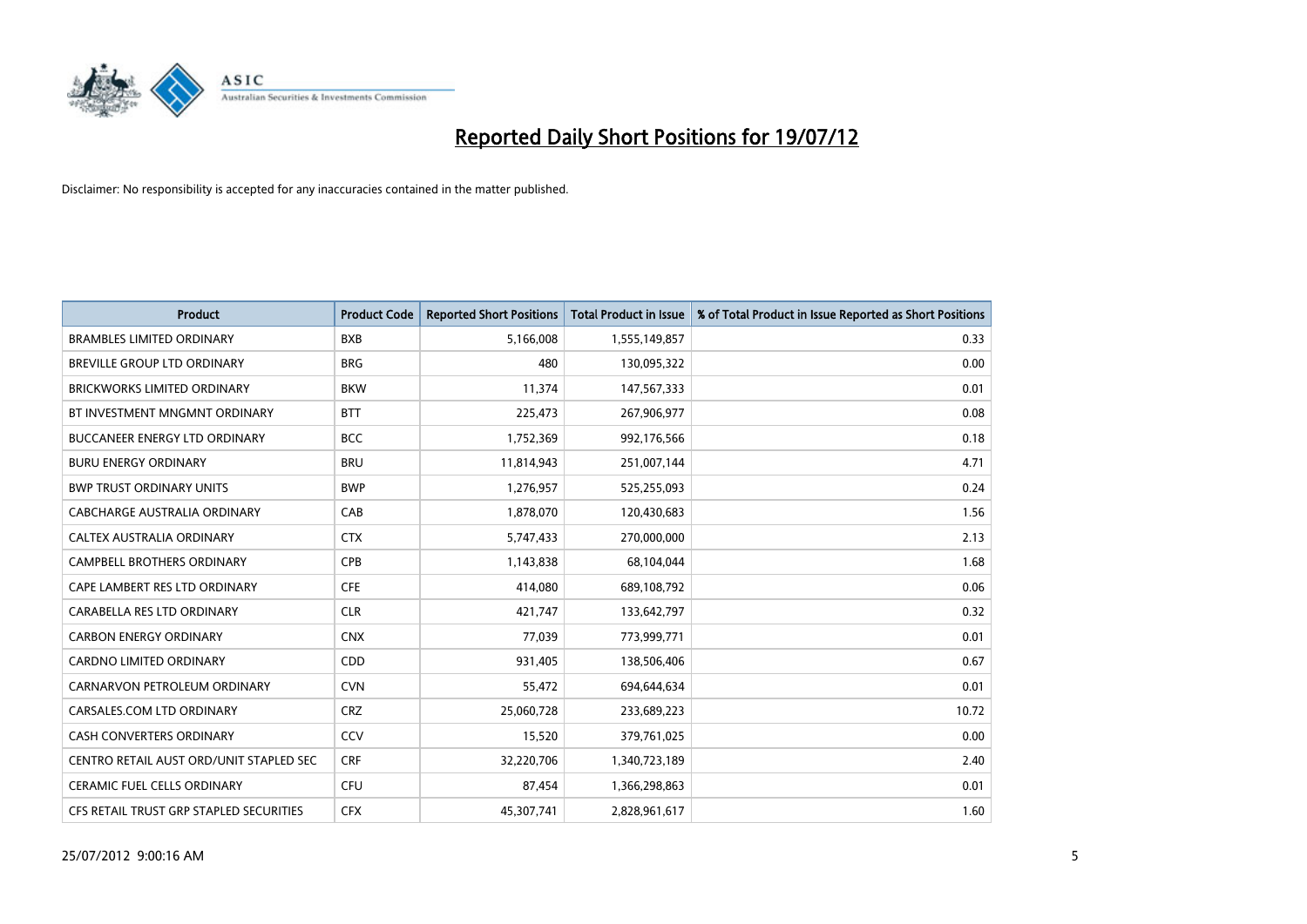

| <b>Product</b>                           | <b>Product Code</b> | <b>Reported Short Positions</b> | Total Product in Issue | % of Total Product in Issue Reported as Short Positions |
|------------------------------------------|---------------------|---------------------------------|------------------------|---------------------------------------------------------|
| CGA MINING LIMITED ORDINARY              | <b>CGX</b>          | 99,431                          | 337,775,726            | 0.03                                                    |
| CHALLENGER DIV.PRO. STAPLED UNITS        | <b>CDI</b>          | 465,549                         | 858,653,199            | 0.05                                                    |
| <b>CHALLENGER INFRAST, STAPLED UNITS</b> | <b>CIF</b>          | 500,944                         | 316,223,785            | 0.16                                                    |
| CHALLENGER LIMITED ORDINARY              | <b>CGF</b>          | 12,784,939                      | 544,652,710            | 2.35                                                    |
| CHARTER HALL GROUP STAPLED US PROHIBIT.  | <b>CHC</b>          | 469.790                         | 298,839,688            | 0.16                                                    |
| <b>CHARTER HALL RETAIL UNITS</b>         | <b>CQR</b>          | 805,421                         | 299,628,571            | 0.27                                                    |
| <b>CHORUS LIMITED ORDINARY</b>           | <b>CNU</b>          | 1,019,263                       | 385,082,123            | 0.26                                                    |
| CITIGOLD CORP LTD ORDINARY               | <b>CTO</b>          | 1,355,317                       | 1,238,622,051          | 0.11                                                    |
| <b>CLOUGH LIMITED ORDINARY</b>           | <b>CLO</b>          | 127,440                         | 773,729,263            | 0.02                                                    |
| <b>CNPR GRP UNITS/ORD STAPLED</b>        | <b>CNP</b>          | 2,537                           | 972,414,514            | 0.00                                                    |
| COAL OF AFRICA LTD ORDINARY              | <b>CZA</b>          | 439,762                         | 666,323,828            | 0.07                                                    |
| <b>COALSPUR MINES LTD ORDINARY</b>       | <b>CPL</b>          | 11,524,044                      | 620,729,899            | 1.86                                                    |
| <b>COALWORKS LIMITED ORDINARY</b>        | <b>CWK</b>          | 115,948                         | 184,298,965            | 0.06                                                    |
| <b>COBAR CONSOLIDATED ORDINARY</b>       | CCU                 | 260,733                         | 210,101,187            | 0.12                                                    |
| COCA-COLA AMATIL ORDINARY                | <b>CCL</b>          | 7,486,335                       | 761,319,007            | 0.98                                                    |
| COCHLEAR LIMITED ORDINARY                | <b>COH</b>          | 5,849,842                       | 56,929,432             | 10.28                                                   |
| <b>COCKATOO COAL ORDINARY</b>            | <b>COK</b>          | 17,456,375                      | 1,016,746,908          | 1.72                                                    |
| COFFEY INTERNATIONAL ORDINARY            | <b>COF</b>          | 244,765                         | 255,833,165            | 0.10                                                    |
| <b>COKAL LTD ORDINARY</b>                | <b>CKA</b>          | 65,563                          | 411,046,892            | 0.02                                                    |
| <b>COLLINS FOODS LTD ORDINARY</b>        | <b>CKF</b>          | 23.670                          | 93,000,003             | 0.03                                                    |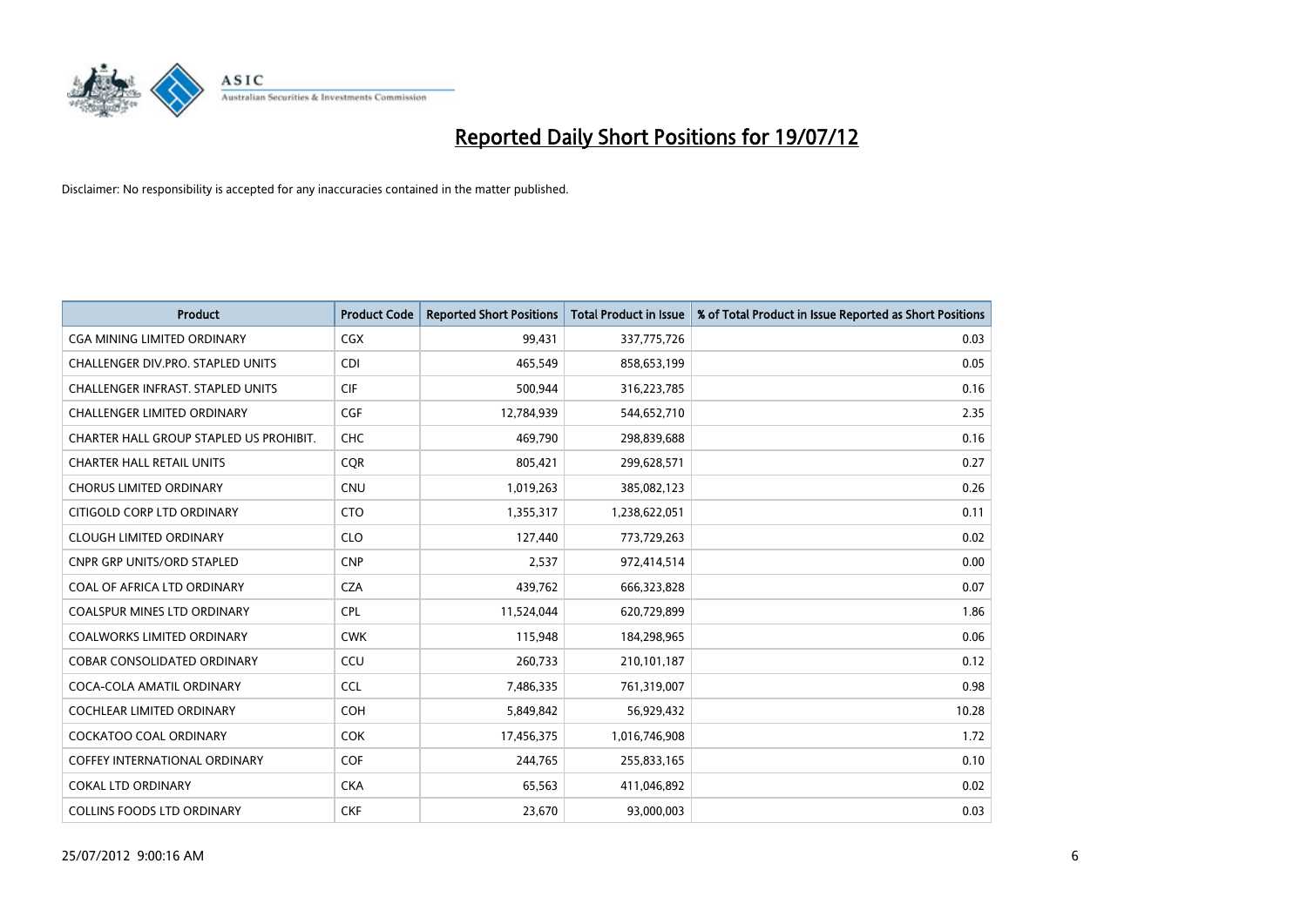

| <b>Product</b>                          | <b>Product Code</b> | <b>Reported Short Positions</b> | <b>Total Product in Issue</b> | % of Total Product in Issue Reported as Short Positions |
|-----------------------------------------|---------------------|---------------------------------|-------------------------------|---------------------------------------------------------|
| COMMONWEALTH BANK, ORDINARY             | <b>CBA</b>          | 32,905,739                      | 1,592,154,780                 | 2.07                                                    |
| <b>COMMONWEALTH PROP ORDINARY UNITS</b> | <b>CPA</b>          | 27,848,536                      | 2,347,003,413                 | 1.19                                                    |
| <b>COMPASS RESOURCES ORDINARY</b>       | <b>CMR</b>          | 7,472                           | 1,403,744,100                 | 0.00                                                    |
| COMPUTERSHARE LTD ORDINARY              | CPU                 | 3,748,347                       | 555,664,059                   | 0.67                                                    |
| CONSOLIDATED MEDIA, ORDINARY            | <b>CMI</b>          | 1,182,971                       | 561,834,996                   | 0.21                                                    |
| CONTINENTAL COAL LTD ORDINARY           | CCC                 | 983                             | 439,855,399                   | 0.00                                                    |
| <b>COOPER ENERGY LTD ORDINARY</b>       | <b>COE</b>          | 35,742                          | 327,329,050                   | 0.01                                                    |
| <b>CREDIT CORP GROUP ORDINARY</b>       | CCP                 | 8,404                           | 45,571,114                    | 0.02                                                    |
| <b>CROMWELL PROP STAPLED SECURITIES</b> | <b>CMW</b>          | 4,029                           | 1,169,688,943                 | 0.00                                                    |
| <b>CROWN LIMITED ORDINARY</b>           | <b>CWN</b>          | 3,105,454                       | 728,394,185                   | 0.43                                                    |
| <b>CSG LIMITED ORDINARY</b>             | CSV                 | 688.618                         | 282,567,499                   | 0.24                                                    |
| <b>CSL LIMITED ORDINARY</b>             | <b>CSL</b>          | 4,295,017                       | 506,612,513                   | 0.85                                                    |
| <b>CSR LIMITED ORDINARY</b>             | <b>CSR</b>          | 46,894,532                      | 506,000,315                   | 9.27                                                    |
| <b>CUDECO LIMITED ORDINARY</b>          | CDU                 | 3,704,675                       | 189, 185, 878                 | 1.96                                                    |
| DART ENERGY LTD ORDINARY                | <b>DTE</b>          | 35,098,187                      | 769,169,324                   | 4.56                                                    |
| DAVID JONES LIMITED ORDINARY            | <b>DJS</b>          | 35,819,584                      | 528,655,600                   | 6.78                                                    |
| <b>DECMIL GROUP LIMITED ORDINARY</b>    | <b>DCG</b>          | 237,352                         | 167, 117, 757                 | 0.14                                                    |
| DEEP YELLOW LIMITED ORDINARY            | <b>DYL</b>          | 465,000                         | 1,129,577,503                 | 0.04                                                    |
| DEXUS PROPERTY GROUP STAPLED UNITS      | <b>DXS</b>          | 13,551,004                      | 4,839,024,176                 | 0.28                                                    |
| DISCOVERY METALS LTD ORDINARY           | <b>DML</b>          | 20,270,775                      | 442,128,231                   | 4.58                                                    |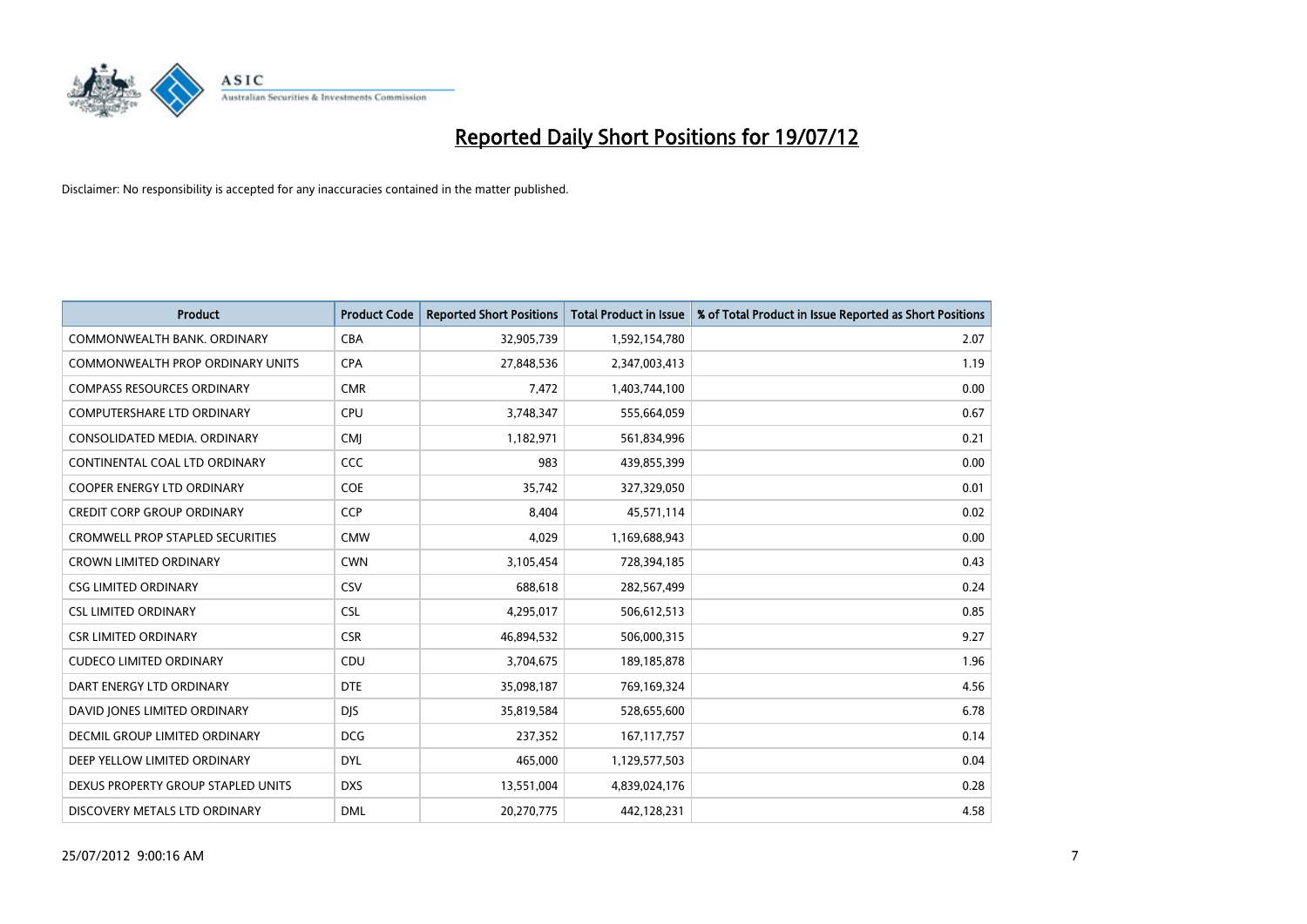

| <b>Product</b>                       | <b>Product Code</b> | <b>Reported Short Positions</b> | <b>Total Product in Issue</b> | % of Total Product in Issue Reported as Short Positions |
|--------------------------------------|---------------------|---------------------------------|-------------------------------|---------------------------------------------------------|
| DOMINO PIZZA ENTERPR ORDINARY        | <b>DMP</b>          | 272,049                         | 69,899,674                    | 0.39                                                    |
| DORAY MINERALS LTD ORDINARY          | <b>DRM</b>          | 8,282                           | 81,626,525                    | 0.01                                                    |
| DOWNER EDI LIMITED ORDINARY          | <b>DOW</b>          | 7,917,760                       | 429,100,296                   | 1.85                                                    |
| DRILLSEARCH ENERGY ORDINARY          | <b>DLS</b>          | 8,557,687                       | 337,449,196                   | 2.54                                                    |
| DUET GROUP STAPLED US PROHIBIT.      | <b>DUE</b>          | 3,681,357                       | 1,109,831,386                 | 0.33                                                    |
| DULUXGROUP LIMITED ORDINARY          | <b>DLX</b>          | 10,303,198                      | 368,984,902                   | 2.79                                                    |
| DWS LTD ORDINARY                     | <b>DWS</b>          | 2,350                           | 132,362,763                   | 0.00                                                    |
| ECHO ENTERTAINMENT ORDINARY          | <b>EGP</b>          | 25,642,977                      | 767,633,686                   | 3.34                                                    |
| <b>ELDERS LIMITED ORDINARY</b>       | <b>ELD</b>          | 16,615,860                      | 448,598,480                   | 3.70                                                    |
| ELDORADO GOLD CORP CDI 1:1           | EAU                 | 19,320                          | 7,028,874                     | 0.27                                                    |
| ELEMENTAL MINERALS ORDINARY          | <b>ELM</b>          | 355,076                         | 243,614,280                   | 0.15                                                    |
| ELEMENTOS LIMITED ORDINARY           | <b>ELT</b>          | 16                              | 82,383,526                    | 0.00                                                    |
| <b>EMECO HOLDINGS ORDINARY</b>       | <b>EHL</b>          | 7,350,462                       | 631,237,586                   | 1.16                                                    |
| <b>ENDEAVOUR MIN CORP CDI 1:1</b>    | <b>EVR</b>          | 9,583                           | 117,438,458                   | 0.01                                                    |
| <b>ENERGY RESOURCES ORDINARY 'A'</b> | <b>ERA</b>          | 8,135,894                       | 517,725,062                   | 1.57                                                    |
| <b>ENERGY WORLD CORPOR. ORDINARY</b> | <b>EWC</b>          | 17,118,785                      | 1,734,166,672                 | 0.99                                                    |
| ENVESTRA LIMITED ORDINARY            | <b>ENV</b>          | 17,537,003                      | 1,572,392,111                 | 1.12                                                    |
| EQUATORIAL RES LTD ORDINARY          | EQX                 | 98,751                          | 117,235,353                   | 0.08                                                    |
| EUREKA ENERGY LTD ORDINARY           | <b>EKA</b>          | 386,000                         | 237,764,050                   | 0.16                                                    |
| EVOLUTION MINING LTD ORDINARY        | <b>EVN</b>          | 2,021,480                       | 707,105,713                   | 0.29                                                    |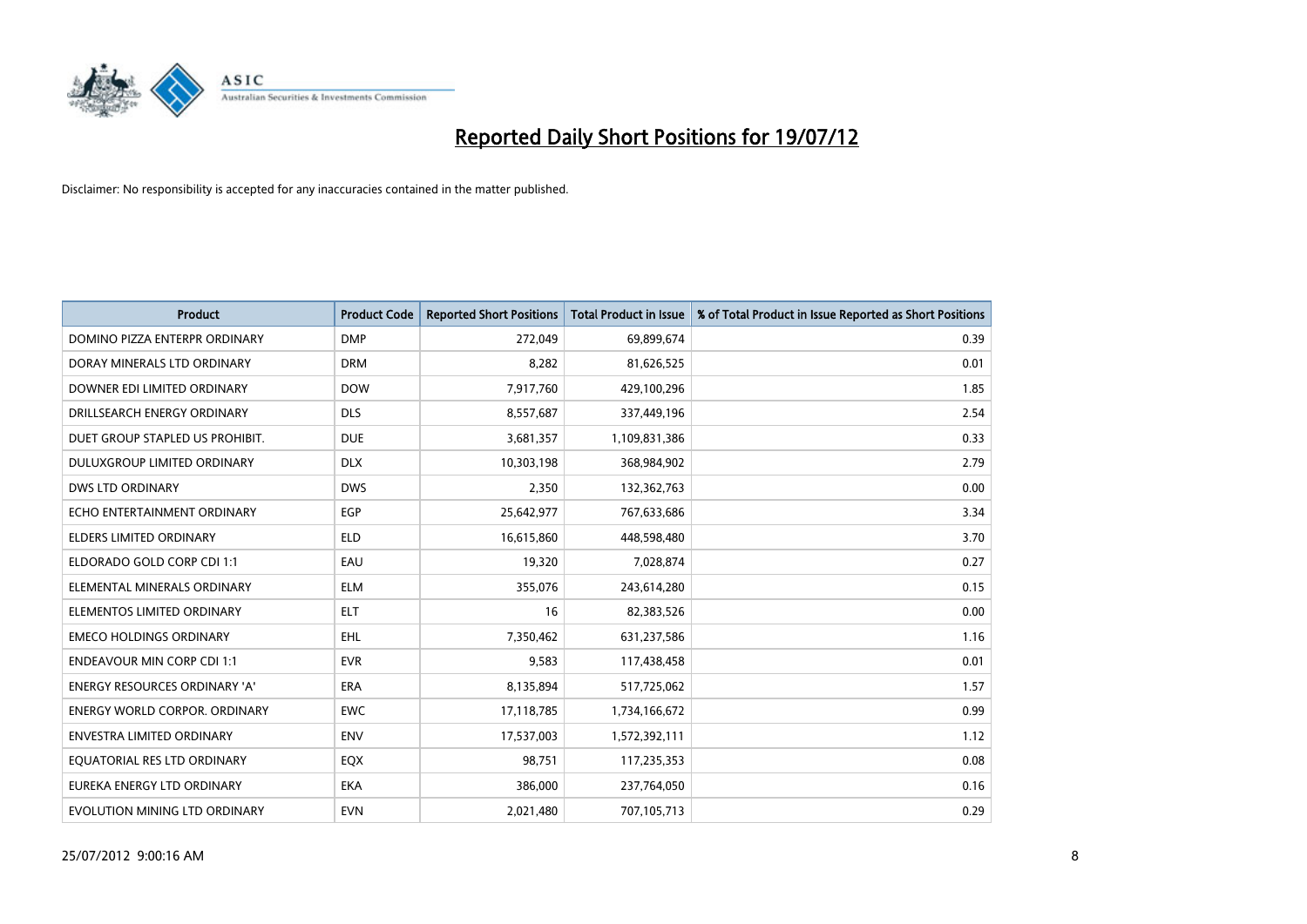

| <b>Product</b>                            | <b>Product Code</b> | <b>Reported Short Positions</b> | <b>Total Product in Issue</b> | % of Total Product in Issue Reported as Short Positions |
|-------------------------------------------|---------------------|---------------------------------|-------------------------------|---------------------------------------------------------|
| <b>EXCO RESOURCES LTD ORDINARY</b>        | <b>EXS</b>          | 60                              | 356,044,187                   | 0.00                                                    |
| FAIRFAX MEDIA LTD ORDINARY                | <b>FXI</b>          | 289,343,764                     | 2,351,955,725                 | 12.30                                                   |
| <b>FAR LTD ORDINARY</b>                   | FAR                 | 21,714,403                      | 2,499,846,742                 | 0.87                                                    |
| FKP PROPERTY GROUP STAPLED SECURITIES     | <b>FKP</b>          | 30,058,448                      | 1,212,083,417                 | 2.48                                                    |
| FLEETWOOD CORP ORDINARY                   | <b>FWD</b>          | 252,718                         | 59,217,993                    | 0.43                                                    |
| FLETCHER BUILDING ORDINARY                | <b>FBU</b>          | 7,741,576                       | 682,866,936                   | 1.13                                                    |
| FLEXIGROUP LIMITED ORDINARY               | <b>FXL</b>          | 37,313                          | 282,113,791                   | 0.01                                                    |
| <b>FLIGHT CENTRE ORDINARY</b>             | <b>FLT</b>          | 12,975,153                      | 100,047,288                   | 12.97                                                   |
| <b>FLINDERS MINES LTD ORDINARY</b>        | <b>FMS</b>          | 1,272,816                       | 1,821,300,404                 | 0.07                                                    |
| <b>FOCUS MINERALS LTD ORDINARY</b>        | <b>FML</b>          | 726,267                         | 4,320,773,701                 | 0.02                                                    |
| <b>FORGE GROUP LIMITED ORDINARY</b>       | FGE                 | 366,335                         | 86,169,014                    | 0.43                                                    |
| <b>FORTESCUE METALS GRP ORDINARY</b>      | <b>FMG</b>          | 175,575,616                     | 3,113,798,659                 | 5.64                                                    |
| <b>G.U.D. HOLDINGS ORDINARY</b>           | GUD                 | 628,759                         | 70,803,455                    | 0.89                                                    |
| <b>GALAXY RESOURCES ORDINARY</b>          | GXY                 | 5,726,062                       | 506,359,381                   | 1.13                                                    |
| <b>GENETIC TECHNOLOGIES ORDINARY</b>      | GTG                 | 423,000                         | 464,771,819                   | 0.09                                                    |
| <b>GEODYNAMICS LIMITED ORDINARY</b>       | GDY                 | 850                             | 406,452,608                   | 0.00                                                    |
| <b>GINDALBIE METALS LTD ORDINARY</b>      | <b>GBG</b>          | 41,930,066                      | 1,247,487,454                 | 3.36                                                    |
| <b>GOLD ROAD RES LTD ORDINARY</b>         | GOR                 | 21,156                          | 389,975,665                   | 0.01                                                    |
| <b>GOODMAN FIELDER, ORDINARY</b>          | <b>GFF</b>          | 37,707,037                      | 1,955,559,207                 | 1.93                                                    |
| <b>GOODMAN GROUP STAPLED US PROHIBIT.</b> | <b>GMG</b>          | 15,049,093                      | 1,605,107,475                 | 0.94                                                    |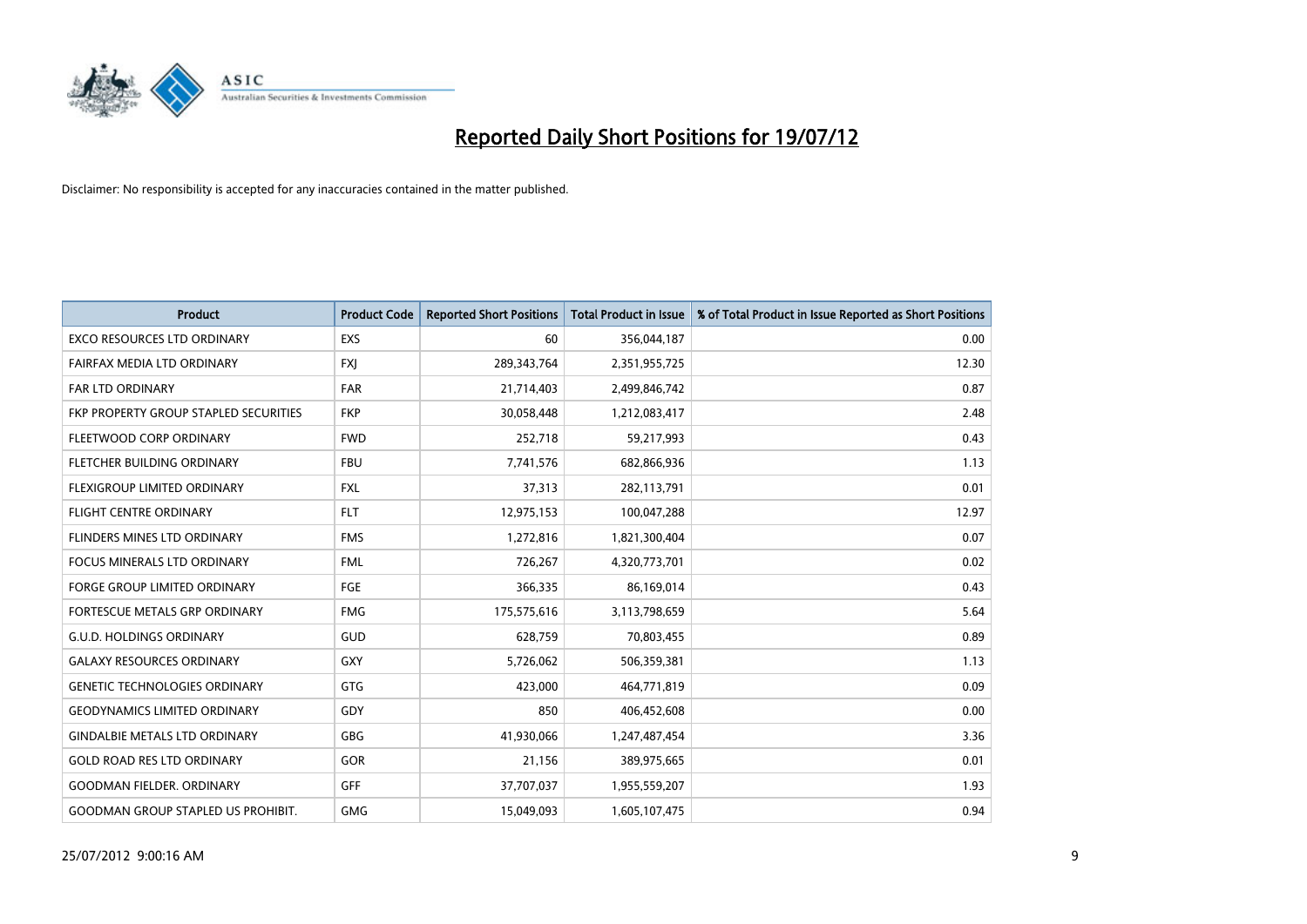

| <b>Product</b>                            | <b>Product Code</b> | <b>Reported Short Positions</b> | <b>Total Product in Issue</b> | % of Total Product in Issue Reported as Short Positions |
|-------------------------------------------|---------------------|---------------------------------|-------------------------------|---------------------------------------------------------|
| <b>GPT GROUP STAPLED SEC.</b>             | <b>GPT</b>          | 5,599,334                       | 1,766,785,075                 | 0.32                                                    |
| <b>GRAINCORP LIMITED A CLASS ORDINARY</b> | <b>GNC</b>          | 1,342,259                       | 198,318,900                   | 0.68                                                    |
| <b>GRANGE RESOURCES, ORDINARY</b>         | <b>GRR</b>          | 2,111,576                       | 1,155,487,102                 | 0.18                                                    |
| GREENLAND MIN EN LTD ORDINARY             | GGG                 | 3,707,621                       | 416,390,488                   | 0.89                                                    |
| <b>GRYPHON MINERALS LTD ORDINARY</b>      | GRY                 | 13,578,447                      | 348,264,983                   | 3.90                                                    |
| <b>GUILDFORD COAL LTD ORDINARY</b>        | <b>GUF</b>          | 3,056,570                       | 276,867,530                   | 1.10                                                    |
| <b>GUIARAT NRE COAL LTD ORDINARY</b>      | <b>GNM</b>          | 663,500                         | 993,137,858                   | 0.07                                                    |
| <b>GUNNS LIMITED ORDINARY</b>             | <b>GNS</b>          | 75,429,555                      | 848,401,559                   | 8.89                                                    |
| <b>GWA GROUP LTD ORDINARY</b>             | <b>GWA</b>          | 17,135,335                      | 302,005,514                   | 5.67                                                    |
| HARVEY NORMAN ORDINARY                    | <b>HVN</b>          | 95,968,063                      | 1,062,316,784                 | 9.03                                                    |
| HASTIE GROUP LIMITED ORDINARY             | <b>HST</b>          | 210,891                         | 137,353,504                   | 0.15                                                    |
| HASTINGS DIVERSIFIED STAPLED SECURITY     | <b>HDF</b>          | 186,695                         | 530,001,072                   | 0.04                                                    |
| <b>HENDERSON GROUP CDI 1:1</b>            | <b>HGG</b>          | 6,072,492                       | 707,807,610                   | 0.86                                                    |
| HFA HOLDINGS LIMITED ORDINARY             | <b>HFA</b>          | 3,809                           | 117,332,831                   | 0.00                                                    |
| <b>HIGHLANDS PACIFIC ORDINARY</b>         | <b>HIG</b>          | 35,840                          | 789,132,854                   | 0.00                                                    |
| HILLGROVE RES LTD ORDINARY                | <b>HGO</b>          | 7,620,343                       | 793,698,575                   | 0.96                                                    |
| HILLS HOLDINGS LTD ORDINARY               | <b>HIL</b>          | 2,979,798                       | 246,500,444                   | 1.21                                                    |
| HORIZON OIL LIMITED ORDINARY              | <b>HZN</b>          | 29,323,319                      | 1,130,811,515                 | 2.59                                                    |
| <b>ICON ENERGY LIMITED ORDINARY</b>       | <b>ICN</b>          | 72                              | 469,301,394                   | 0.00                                                    |
| <b>IINET LIMITED ORDINARY</b>             | <b>IIN</b>          | 38,867                          | 160,968,847                   | 0.02                                                    |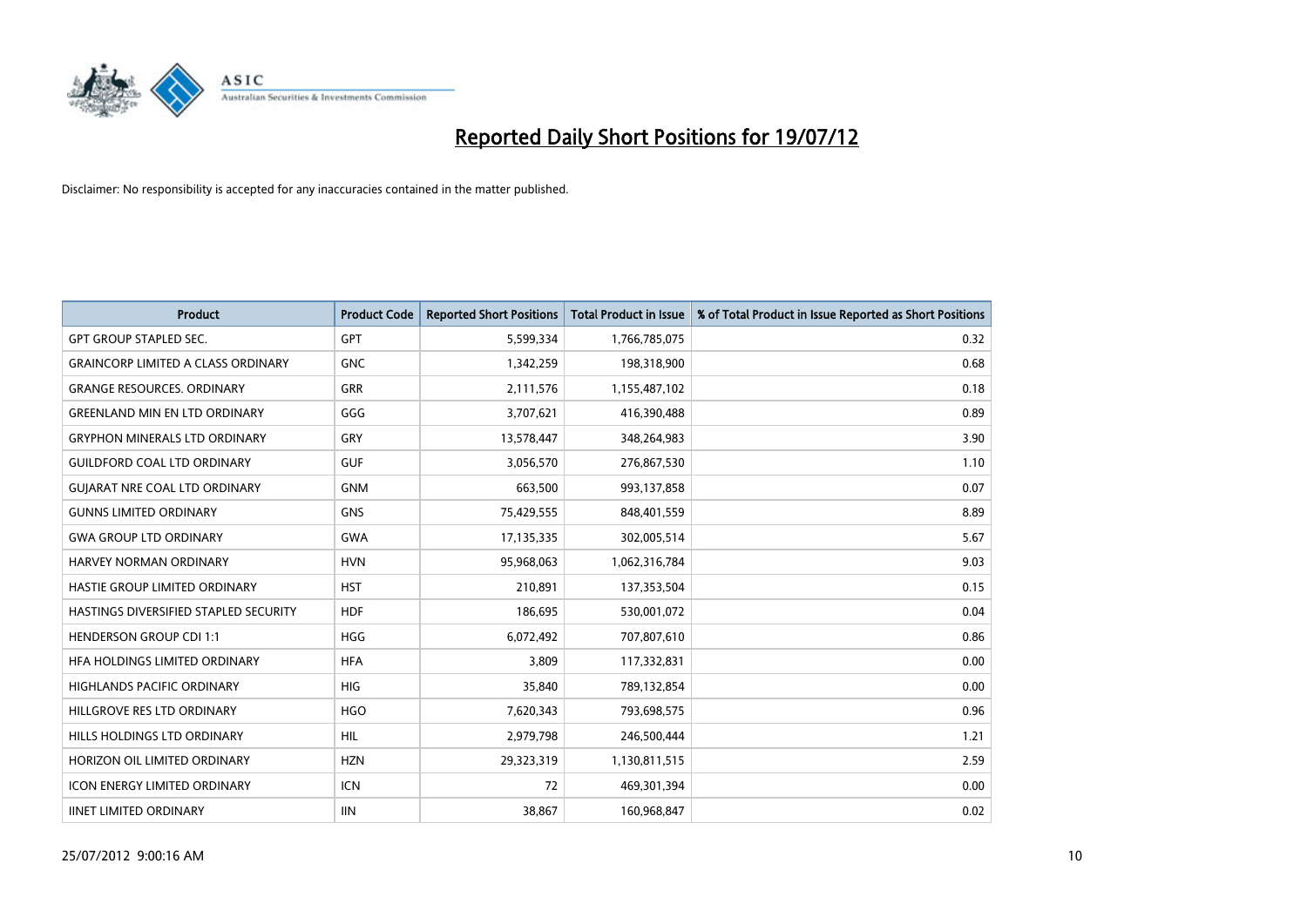

| <b>Product</b>                                | <b>Product Code</b> | <b>Reported Short Positions</b> | <b>Total Product in Issue</b> | % of Total Product in Issue Reported as Short Positions |
|-----------------------------------------------|---------------------|---------------------------------|-------------------------------|---------------------------------------------------------|
| <b>ILUKA RESOURCES ORDINARY</b>               | ILU                 | 34,427,678                      | 418,700,517                   | 8.22                                                    |
| <b>IMDEX LIMITED ORDINARY</b>                 | <b>IMD</b>          | 541,499                         | 208,235,426                   | 0.26                                                    |
| IMF (AUSTRALIA) LTD ORDINARY                  | <b>IMF</b>          | 30,667                          | 123,828,193                   | 0.02                                                    |
| <b>INCITEC PIVOT ORDINARY</b>                 | IPL                 | 2,230,294                       | 1,628,730,107                 | 0.14                                                    |
| <b>INDEPENDENCE GROUP ORDINARY</b>            | <b>IGO</b>          | 9,669,867                       | 232,882,535                   | 4.15                                                    |
| <b>INDOPHIL RESOURCES ORDINARY</b>            | <b>IRN</b>          | 929,605                         | 1,203,146,194                 | 0.08                                                    |
| <b>INDUSTREA LIMITED ORDINARY</b>             | IDL                 | 538,879                         | 370,268,218                   | 0.15                                                    |
| INFIGEN ENERGY STAPLED SECURITIES             | <b>IFN</b>          | 5,117,355                       | 762,265,972                   | 0.67                                                    |
| INSURANCE AUSTRALIA ORDINARY                  | IAG                 | 6,959,261                       | 2,079,034,021                 | 0.33                                                    |
| INTEGRA MINING LTD, ORDINARY                  | <b>IGR</b>          | 13,546,286                      | 846,343,881                   | 1.60                                                    |
| <b>INTREPID MINES ORDINARY</b>                | <b>IAU</b>          | 9,689,516                       | 525,920,331                   | 1.84                                                    |
| <b>INVESTA OFFICE FUND STAPLED SECURITIES</b> | <b>IOF</b>          | 2,748,417                       | 614,047,458                   | 0.45                                                    |
| <b>INVOCARE LIMITED ORDINARY</b>              | <b>IVC</b>          | 3,638,010                       | 110,030,298                   | 3.31                                                    |
| <b>ION LIMITED ORDINARY</b>                   | <b>ION</b>          | 164,453                         | 256,365,105                   | 0.06                                                    |
| <b>IOOF HOLDINGS LTD ORDINARY</b>             | IFL.                | 1,362,033                       | 229,794,395                   | 0.59                                                    |
| <b>IPROPERTY GROUP LTD ORDINARY</b>           | <b>IPP</b>          | 400.000                         | 179,879,862                   | 0.22                                                    |
| <b>IRESS LIMITED ORDINARY</b>                 | <b>IRE</b>          | 3,372,770                       | 128,428,871                   | 2.63                                                    |
| <b>IRON ORE HOLDINGS ORDINARY</b>             | <b>IOH</b>          | 47,844                          | 161,330,094                   | 0.03                                                    |
| ISHARES MSCI AUS 200 ISHARES MSCI AUS 200     | <b>IOZ</b>          | 74,069                          | 5,253,191                     | 1.41                                                    |
| ISHARES MSCI EAFE CDI 1:1                     | <b>IVE</b>          | 3,107                           | 590,400,000                   | 0.00                                                    |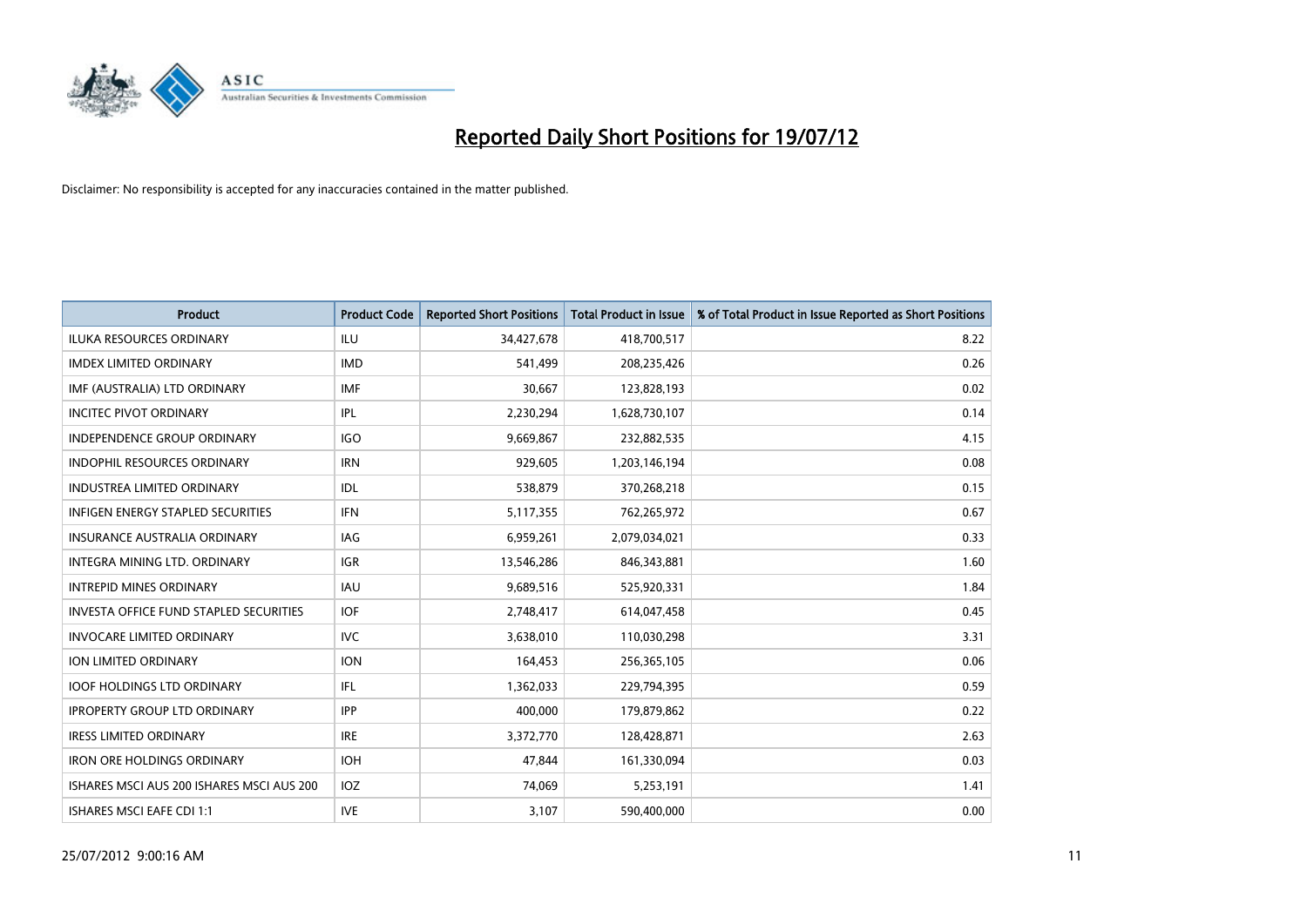

| <b>Product</b>                            | <b>Product Code</b> | <b>Reported Short Positions</b> | <b>Total Product in Issue</b> | % of Total Product in Issue Reported as Short Positions |
|-------------------------------------------|---------------------|---------------------------------|-------------------------------|---------------------------------------------------------|
| ISHARES S&P HIGH DIV ISHARES S&P HIGH DIV | <b>IHD</b>          | 8,941                           | 4,303,291                     | 0.21                                                    |
| <b>IVANHOE AUSTRALIA ORDINARY</b>         | <b>IVA</b>          | 4,335,516                       | 554,180,495                   | 0.78                                                    |
| JAMES HARDIE INDUST CHESS DEPOSITARY INT  | <b>IHX</b>          | 11,338,129                      | 437,938,350                   | 2.59                                                    |
| <b>IB HI-FI LIMITED ORDINARY</b>          | <b>IBH</b>          | 20,573,895                      | 98,850,643                    | 20.81                                                   |
| <b>IUPITER MINES ORDINARY</b>             | <b>IMS</b>          | 158                             | 1,806,834,044                 | 0.00                                                    |
| KAGARA LTD ORDINARY                       | KZL                 | 3,514,873                       | 798,953,117                   | 0.44                                                    |
| KANGAROO RES LTD ORDINARY                 | <b>KRL</b>          | 69,361                          | 3,434,430,012                 | 0.00                                                    |
| KAROON GAS AUSTRALIA ORDINARY             | <b>KAR</b>          | 926,819                         | 221,420,769                   | 0.42                                                    |
| KASBAH RESOURCES ORDINARY                 | KAS                 | 36                              | 395,412,596                   | 0.00                                                    |
| KATHMANDU HOLD LTD ORDINARY               | <b>KMD</b>          | 2,496,907                       | 200,000,000                   | 1.25                                                    |
| <b>KBL MINING LIMITED ORDINARY</b>        | <b>KBL</b>          | 1,820                           | 283,921,456                   | 0.00                                                    |
| <b>KENTOR GOLD LIMITED ORDINARY</b>       | KGL                 | 290                             | 106,209,874                   | 0.00                                                    |
| <b>KEYBRIDGE CAPITAL ORDINARY</b>         | <b>KBC</b>          |                                 | 172,070,564                   | 0.00                                                    |
| KINGSGATE CONSOLID. ORDINARY              | <b>KCN</b>          | 4,745,117                       | 151,263,789                   | 3.14                                                    |
| KINGSROSE MINING LTD ORDINARY             | <b>KRM</b>          | 115,012                         | 289,210,845                   | 0.04                                                    |
| LEIGHTON HOLDINGS ORDINARY                | LEI                 | 11,168,829                      | 337,087,596                   | 3.31                                                    |
| LEND LEASE GROUP UNIT/ORD STAPLED         | LLC                 | 7,436,979                       | 572,789,827                   | 1.30                                                    |
| LINC ENERGY LTD ORDINARY                  | <b>LNC</b>          | 35,225,165                      | 504,487,631                   | 6.98                                                    |
| LIOUEFIED NATURAL ORDINARY                | <b>LNG</b>          | 272,800                         | 267,699,015                   | 0.10                                                    |
| LYNAS CORPORATION ORDINARY                | <b>LYC</b>          | 175,300,202                     | 1,715,029,131                 | 10.22                                                   |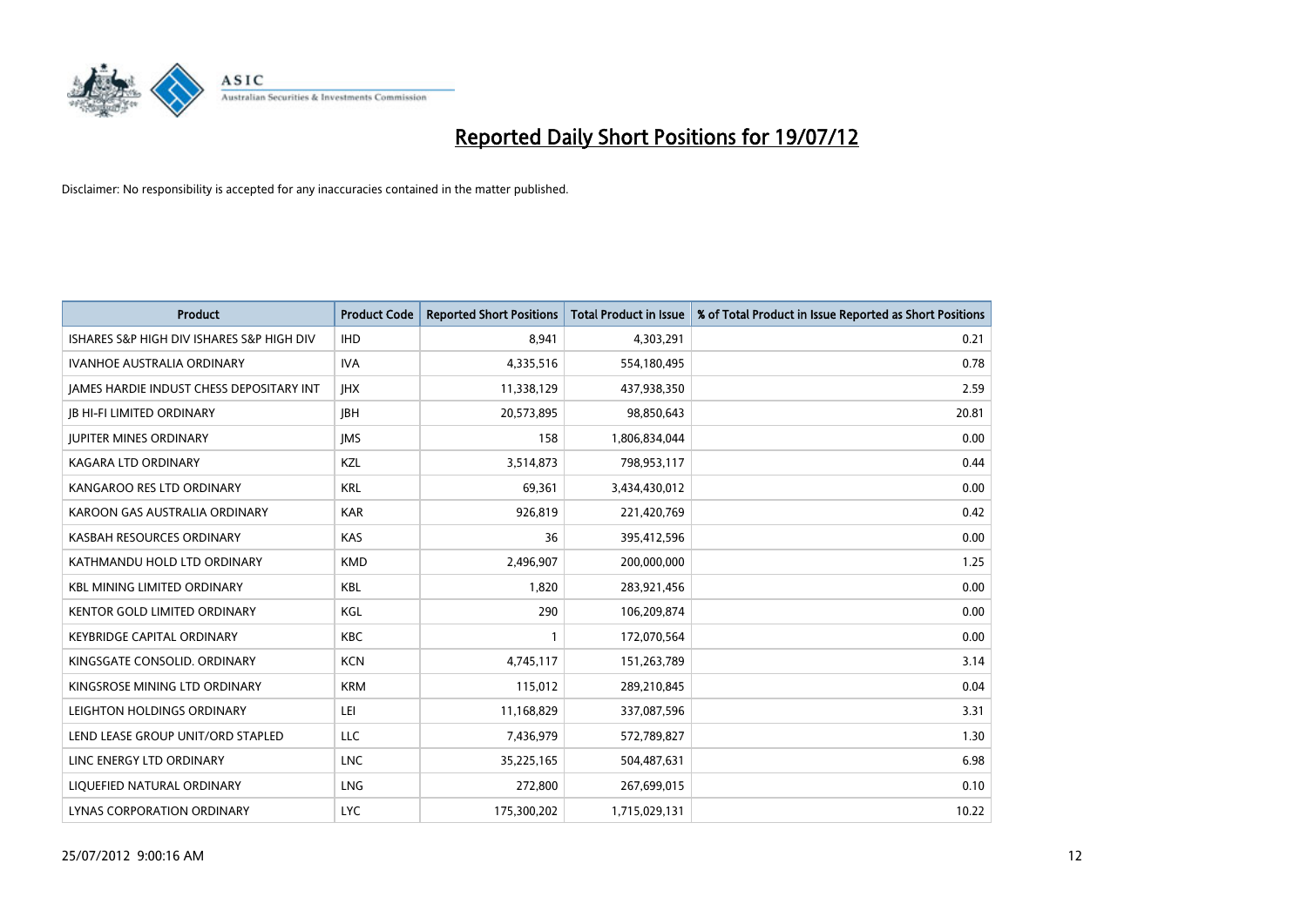

| <b>Product</b>                        | <b>Product Code</b> | <b>Reported Short Positions</b> | <b>Total Product in Issue</b> | % of Total Product in Issue Reported as Short Positions |
|---------------------------------------|---------------------|---------------------------------|-------------------------------|---------------------------------------------------------|
| M2 TELECOMMUNICATION ORDINARY         | <b>MTU</b>          | 500,137                         | 156,571,954                   | 0.32                                                    |
| MACA LIMITED ORDINARY                 | <b>MLD</b>          | 503                             | 150,000,000                   | 0.00                                                    |
| <b>MACMAHON HOLDINGS ORDINARY</b>     | <b>MAH</b>          | 4,693,993                       | 738,631,705                   | 0.64                                                    |
| MACQ ATLAS ROADS GRP ORDINARY STAPLED | <b>MQA</b>          | 5,364,012                       | 478,531,436                   | 1.12                                                    |
| MACQUARIE GROUP LTD ORDINARY          | <b>MOG</b>          | 6,387,401                       | 345,780,079                   | 1.85                                                    |
| MARENGO MINING ORDINARY               | <b>MGO</b>          | 39,850                          | 1,137,078,446                 | 0.00                                                    |
| <b>MATRIX C &amp; E LTD ORDINARY</b>  | <b>MCE</b>          | 882,417                         | 94,555,428                    | 0.93                                                    |
| MAVERICK DRILLING ORDINARY            | <b>MAD</b>          | 1,413,778                       | 267,594,286                   | 0.53                                                    |
| MCMILLAN SHAKESPEARE ORDINARY         | <b>MMS</b>          | 58,738                          | 74,523,965                    | 0.08                                                    |
| MEDUSA MINING LTD ORDINARY            | <b>MML</b>          | 1,943,974                       | 188,903,911                   | 1.03                                                    |
| MEO AUSTRALIA LTD ORDINARY            | <b>MEO</b>          | 5,060,856                       | 539,913,260                   | 0.94                                                    |
| <b>MERMAID MARINE ORDINARY</b>        | <b>MRM</b>          | 523,779                         | 219,453,350                   | 0.24                                                    |
| MESOBLAST LIMITED ORDINARY            | <b>MSB</b>          | 10,077,677                      | 284,478,361                   | 3.54                                                    |
| METALS X LIMITED ORDINARY             | <b>MLX</b>          | 2,401,873                       | 1,316,663,257                 | 0.18                                                    |
| METCASH LIMITED ORDINARY              | <b>MTS</b>          | 33,893,833                      | 864,203,007                   | 3.92                                                    |
| METGASCO LIMITED ORDINARY             | <b>MEL</b>          | 261,017                         | 337,414,140                   | 0.08                                                    |
| METMINCO LIMITED ORDINARY             | <b>MNC</b>          | 1,231,015                       | 1,749,541,573                 | 0.07                                                    |
| MICLYN EXP OFFSHR ORDINARY            | <b>MIO</b>          | 701,980                         | 278,515,705                   | 0.25                                                    |
| MILTON CORPORATION ORDINARY           | <b>MLT</b>          | 12,800                          | 121,625,655                   | 0.01                                                    |
| MINCOR RESOURCES NL ORDINARY          | <b>MCR</b>          | 1,610,851                       | 188,708,274                   | 0.85                                                    |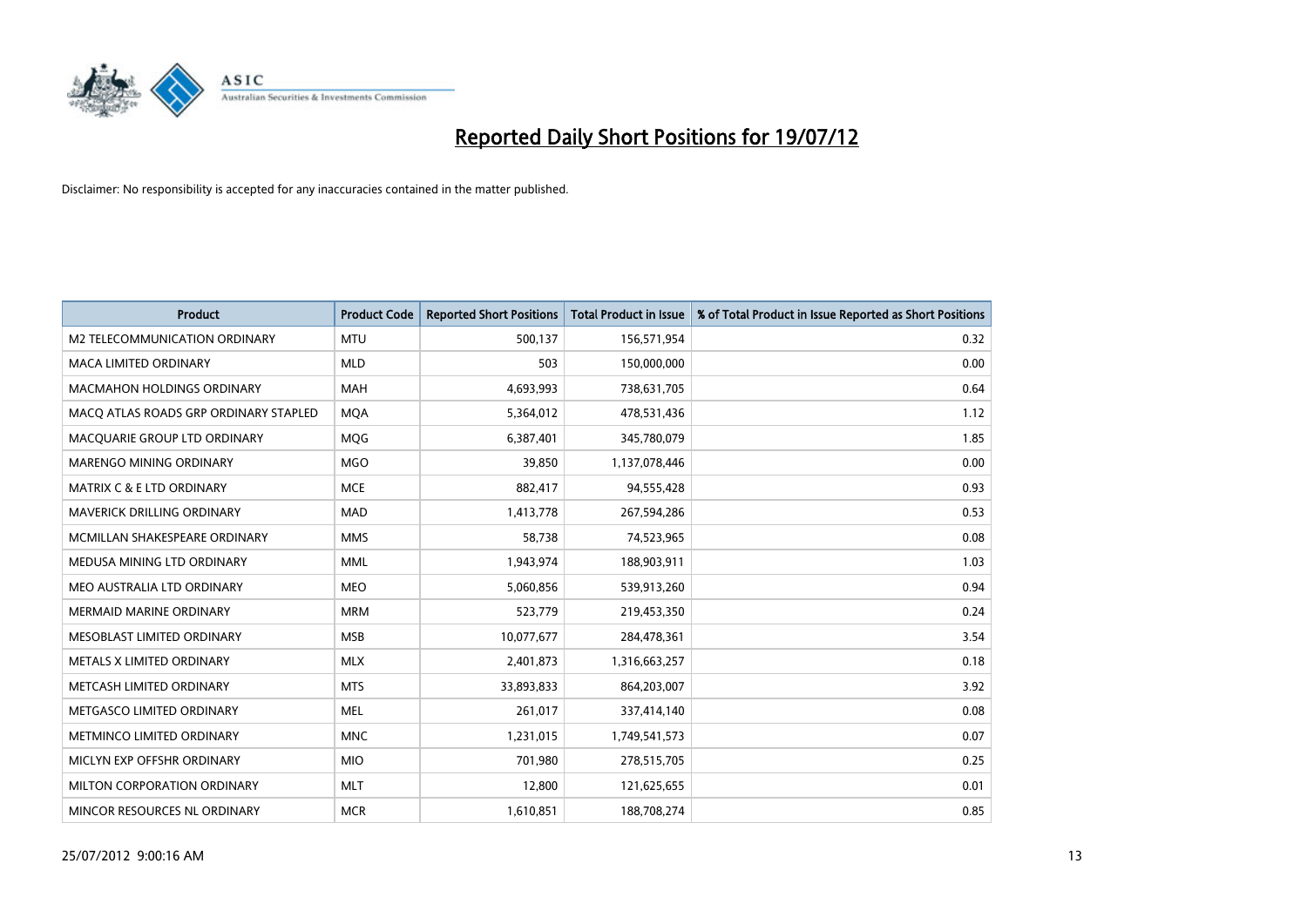

| <b>Product</b>                       | <b>Product Code</b> | <b>Reported Short Positions</b> | <b>Total Product in Issue</b> | % of Total Product in Issue Reported as Short Positions |
|--------------------------------------|---------------------|---------------------------------|-------------------------------|---------------------------------------------------------|
| MINERAL DEPOSITS ORDINARY            | <b>MDL</b>          | 288,001                         | 83,538,786                    | 0.34                                                    |
| MINERAL RESOURCES, ORDINARY          | <b>MIN</b>          | 1,587,634                       | 184,856,018                   | 0.86                                                    |
| MIRABELA NICKEL LTD ORDINARY         | <b>MBN</b>          | 10,298,197                      | 876,571,645                   | 1.17                                                    |
| MIRVAC GROUP STAPLED SECURITIES      | <b>MGR</b>          | 5,480,339                       | 3,422,151,869                 | 0.16                                                    |
| MOLOPO ENERGY LTD ORDINARY           | <b>MPO</b>          | 1,164,822                       | 245,736,399                   | 0.47                                                    |
| MOLY MINES LIMITED ORDINARY          | <b>MOL</b>          | 33,312                          | 384,893,989                   | 0.01                                                    |
| MONADELPHOUS GROUP ORDINARY          | <b>MND</b>          | 2,433,841                       | 88,674,327                    | 2.74                                                    |
| MORTGAGE CHOICE LTD ORDINARY         | <b>MOC</b>          | 2,230,632                       | 120,319,572                   | 1.85                                                    |
| <b>MOUNT GIBSON IRON ORDINARY</b>    | <b>MGX</b>          | 9,397,011                       | 1,085,728,430                 | 0.87                                                    |
| <b>MURCHISON METALS LTD ORDINARY</b> | <b>MMX</b>          | 4,936,182                       | 450,093,277                   | 1.10                                                    |
| <b>MYER HOLDINGS LTD ORDINARY</b>    | <b>MYR</b>          | 46,115,919                      | 583,384,551                   | 7.90                                                    |
| <b>MYSTATE LIMITED ORDINARY</b>      | <b>MYS</b>          | 9,899                           | 86,977,573                    | 0.01                                                    |
| NATIONAL AUST, BANK ORDINARY         | <b>NAB</b>          | 14,536,198                      | 2,239,884,428                 | 0.65                                                    |
| NAVITAS LIMITED ORDINARY             | <b>NVT</b>          | 9,110,364                       | 375,318,628                   | 2.43                                                    |
| NEON ENERGY LIMITED ORDINARY         | <b>NEN</b>          | 879,728                         | 439,189,518                   | 0.20                                                    |
| NEW HOPE CORPORATION ORDINARY        | <b>NHC</b>          | 2,027,677                       | 830,411,534                   | 0.24                                                    |
| NEW ZEALAND OIL& GAS ORDINARY        | <b>NZO</b>          | 20,000                          | 392,787,795                   | 0.01                                                    |
| NEWCREST MINING ORDINARY             | <b>NCM</b>          | 974,088                         | 765,000,000                   | 0.13                                                    |
| NEWS CORP A NON-VOTING CDI           | <b>NWSLV</b>        | 3,755,353                       | 1,579,614,865                 | 0.24                                                    |
| NEWS CORP B VOTING CDI               | <b>NWS</b>          | 632,415                         | 798,520,953                   | 0.08                                                    |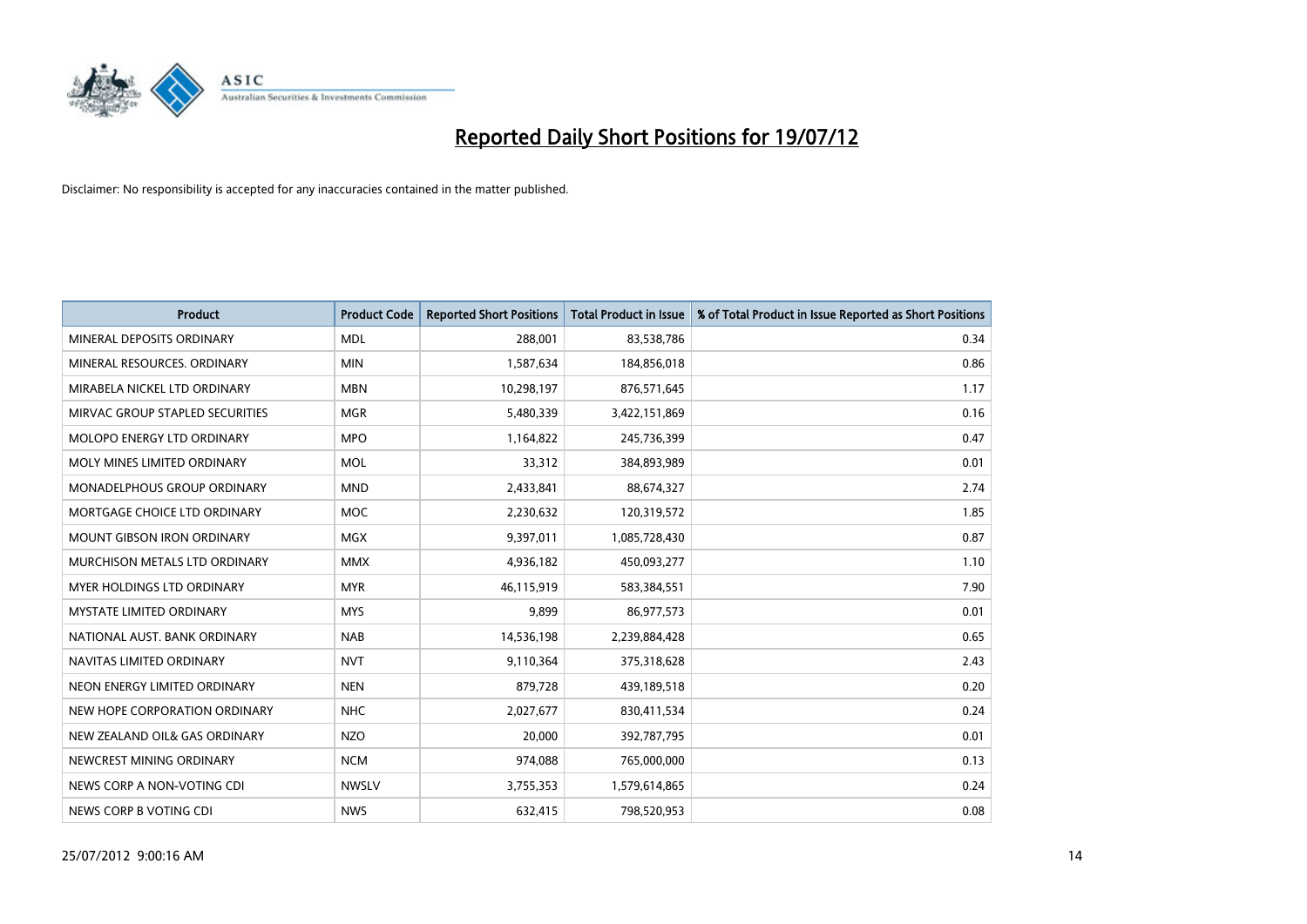

| <b>Product</b>                        | <b>Product Code</b> | <b>Reported Short Positions</b> | <b>Total Product in Issue</b> | % of Total Product in Issue Reported as Short Positions |
|---------------------------------------|---------------------|---------------------------------|-------------------------------|---------------------------------------------------------|
| NEWSAT LIMITED ORDINARY               | <b>NWT</b>          | 70.000                          | 233,052,157                   | 0.03                                                    |
| NEXTDC LIMITED ORDINARY               | <b>NXT</b>          | 1,788,978                       | 150,602,388                   | 1.19                                                    |
| NEXUS ENERGY LIMITED ORDINARY         | <b>NXS</b>          | 731,617                         | 1,329,821,159                 | 0.06                                                    |
| NIB HOLDINGS LIMITED ORDINARY         | <b>NHF</b>          | 1,926                           | 439,004,182                   | 0.00                                                    |
| NIDO PETROLEUM ORDINARY               | <b>NDO</b>          | 105,313                         | 1,390,829,818                 | 0.01                                                    |
| NOBLE MINERAL RES ORDINARY            | <b>NMG</b>          | 4,605,942                       | 610,147,952                   | 0.75                                                    |
| NORFOLK GROUP ORDINARY                | <b>NFK</b>          | 750                             | 158,890,730                   | 0.00                                                    |
| NORTHERN IRON LTD ORDINARY            | <b>NFE</b>          | 369,195                         | 369,980,113                   | 0.10                                                    |
| NORTHERN STAR ORDINARY                | <b>NST</b>          | 4,129,508                       | 408,788,032                   | 1.01                                                    |
| NORTON GOLD FIELDS ORDINARY           | <b>NGF</b>          | 1,500,000                       | 849,580,265                   | 0.18                                                    |
| NRW HOLDINGS LIMITED ORDINARY         | <b>NWH</b>          | 583,373                         | 278,888,011                   | 0.21                                                    |
| NUCOAL RESOURCES LTD ORDINARY         | <b>NCR</b>          | 11                              | 768,612,354                   | 0.00                                                    |
| NUFARM LIMITED ORDINARY               | <b>NUF</b>          | 6,380,200                       | 262,142,247                   | 2.43                                                    |
| OAKTON LIMITED ORDINARY               | <b>OKN</b>          | 702,099                         | 91,721,874                    | 0.77                                                    |
| OCEANAGOLD CORP. CHESS DEPOSITARY INT | <b>OGC</b>          | 279,856                         | 262,886,876                   | 0.11                                                    |
| OIL SEARCH LTD ORDINARY               | OSH                 | 5,661,911                       | 1,331,356,047                 | 0.43                                                    |
| OM HOLDINGS LIMITED ORDINARY          | OMH                 | 5,840,684                       | 604,105,150                   | 0.97                                                    |
| ORICA LIMITED ORDINARY                | ORI                 | 2,947,804                       | 365,642,802                   | 0.81                                                    |
| ORIGIN ENERGY ORDINARY                | <b>ORG</b>          | 7,014,596                       | 1,089,576,160                 | 0.64                                                    |
| OROCOBRE LIMITED ORDINARY             | <b>ORE</b>          | 159,295                         | 103,195,029                   | 0.15                                                    |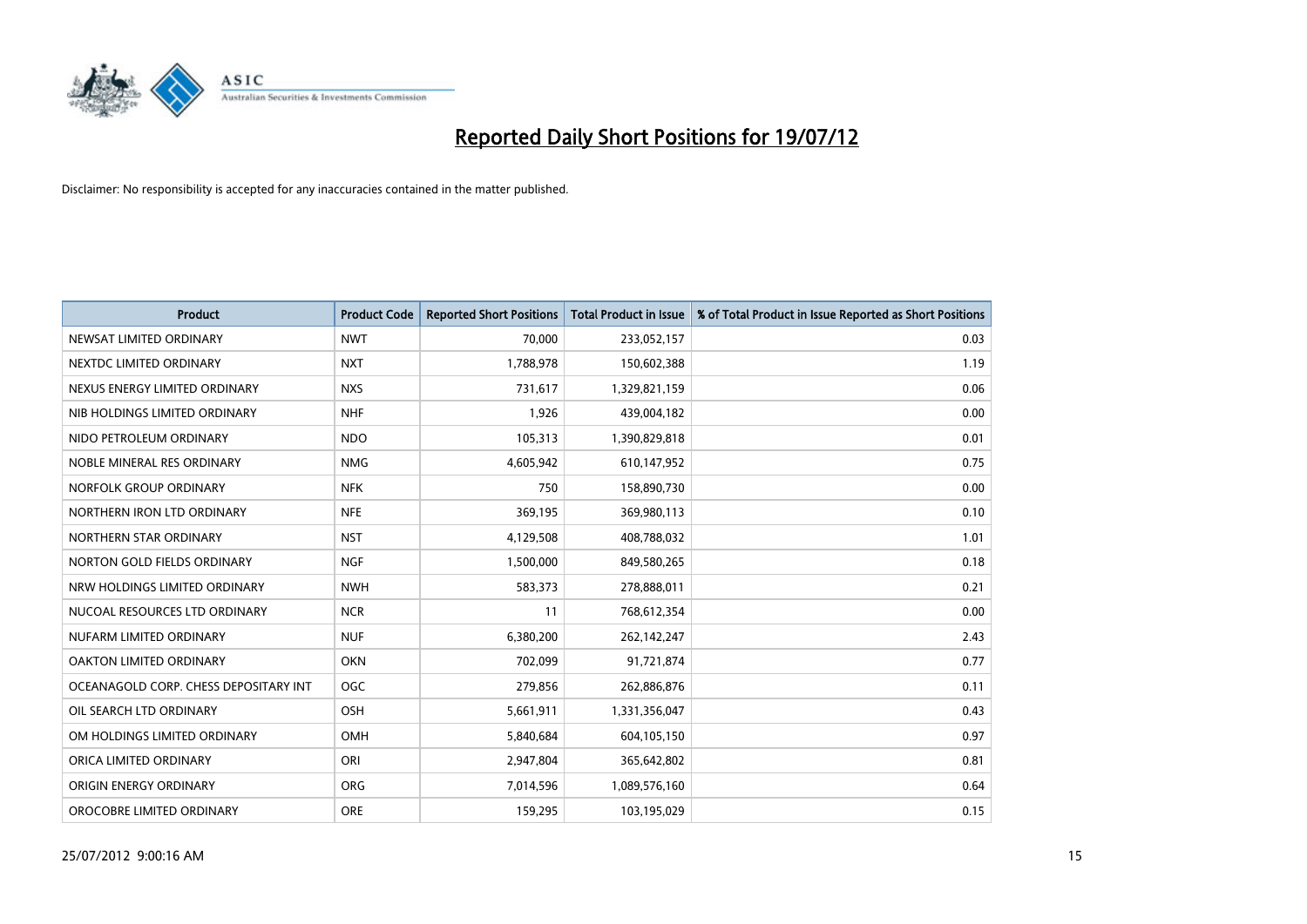

| <b>Product</b>               | <b>Product Code</b> | <b>Reported Short Positions</b> | <b>Total Product in Issue</b> | % of Total Product in Issue Reported as Short Positions |
|------------------------------|---------------------|---------------------------------|-------------------------------|---------------------------------------------------------|
| OROTONGROUP LIMITED ORDINARY | ORL                 | 179,912                         | 40,880,902                    | 0.44                                                    |
| OZ MINERALS ORDINARY         | OZL                 | 6,638,801                       | 303,959,847                   | 2.18                                                    |
| PACIFIC BRANDS ORDINARY      | <b>PBG</b>          | 6,896,889                       | 912,915,695                   | 0.76                                                    |
| PALADIN ENERGY LTD ORDINARY  | <b>PDN</b>          | 57,587,572                      | 835,645,290                   | 6.89                                                    |
| PANAUST LIMITED ORDINARY     | <b>PNA</b>          | 1,905,405                       | 604,599,995                   | 0.32                                                    |
| PANORAMIC RESOURCES ORDINARY | PAN                 | 2,581,241                       | 238,714,560                   | 1.08                                                    |
| PAPERLINX LIMITED ORDINARY   | <b>PPX</b>          | 1,226,157                       | 609,280,761                   | 0.20                                                    |
| PAPILLON RES LTD ORDINARY    | PIR                 | 778,581                         | 244,150,830                   | 0.32                                                    |
| PEET LIMITED ORDINARY        | <b>PPC</b>          | 948,350                         | 320,170,604                   | 0.30                                                    |
| PERILYA LIMITED ORDINARY     | PEM                 | 501,578                         | 769,316,426                   | 0.07                                                    |
| PERPETUAL LIMITED ORDINARY   | <b>PPT</b>          | 2,072,238                       | 41,980,678                    | 4.94                                                    |
| PERSEUS MINING LTD ORDINARY  | PRU                 | 9,002,545                       | 457,962,088                   | 1.97                                                    |
| PHARMAXIS LTD ORDINARY       | <b>PXS</b>          | 3,762,026                       | 307,630,989                   | 1.22                                                    |
| PHOSPHAGENICS LTD. ORDINARY  | POH                 | 51,644                          | 1,020,215,957                 | 0.01                                                    |
| PLATINUM ASSET ORDINARY      | <b>PTM</b>          | 7,554,046                       | 561,347,878                   | 1.35                                                    |
| PLATINUM AUSTRALIA ORDINARY  | <b>PLA</b>          | 836,127                         | 504,968,043                   | 0.17                                                    |
| PMI GOLD CORP CDI 1:1        | <b>PVM</b>          | 52                              | 72,583,668                    | 0.00                                                    |
| PMP LIMITED ORDINARY         | <b>PMP</b>          | 104,932                         | 323,781,124                   | 0.03                                                    |
| PREMIER INVESTMENTS ORDINARY | <b>PMV</b>          | 537,393                         | 155,260,478                   | 0.35                                                    |
| PRIMA BIOMED LTD ORDINARY    | <b>PRR</b>          | 4,411,137                       | 1,066,063,388                 | 0.41                                                    |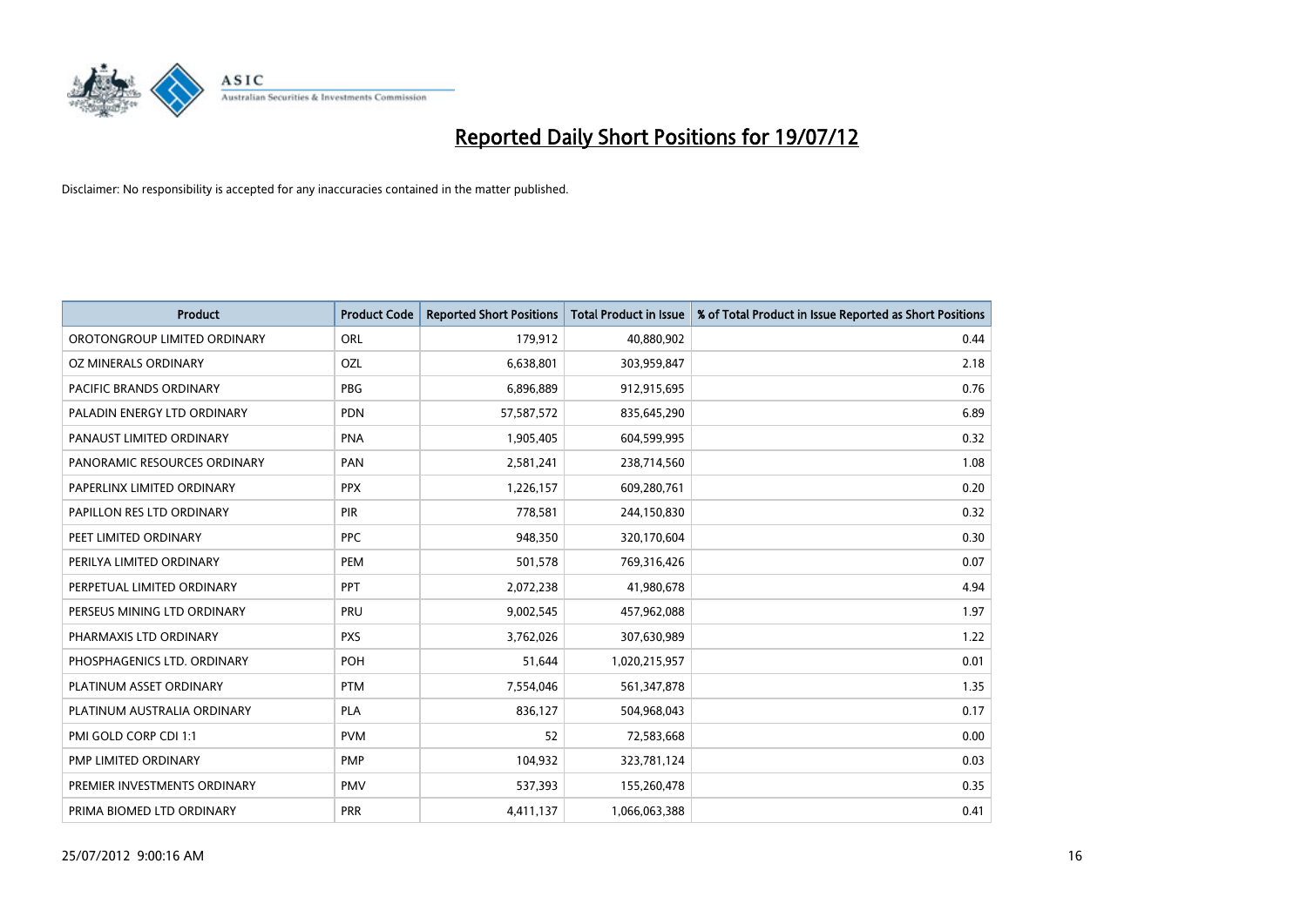

| <b>Product</b>                      | <b>Product Code</b> | <b>Reported Short Positions</b> | <b>Total Product in Issue</b> | % of Total Product in Issue Reported as Short Positions |
|-------------------------------------|---------------------|---------------------------------|-------------------------------|---------------------------------------------------------|
| PRIMARY HEALTH CARE ORDINARY        | PRY                 | 15,761,403                      | 501,717,314                   | 3.14                                                    |
| PRIMEAG AUSTRALIA ORDINARY          | PAG                 | 174,563                         | 266,394,444                   | 0.07                                                    |
| PROGRAMMED ORDINARY                 | <b>PRG</b>          | 386,594                         | 118,175,280                   | 0.33                                                    |
| <b>QANTAS AIRWAYS ORDINARY</b>      | QAN                 | 13,845,902                      | 2,265,123,620                 | 0.61                                                    |
| OBE INSURANCE GROUP ORDINARY        | <b>OBE</b>          | 51,679,640                      | 1,181,682,557                 | 4.37                                                    |
| OR NATIONAL LIMITED ORDINARY        | <b>ORN</b>          | 9,362,058                       | 2,440,000,000                 | 0.38                                                    |
| ORXPHARMA LTD ORDINARY              | <b>QRX</b>          | 201.458                         | 144,577,206                   | 0.14                                                    |
| <b>QUBE LOGISTICS HLDG ORDINARY</b> | <b>QUB</b>          | 3,976,649                       | 921,407,185                   | 0.43                                                    |
| RAMELIUS RESOURCES ORDINARY         | <b>RMS</b>          | 1,283,484                       | 335,906,949                   | 0.38                                                    |
| RAMSAY HEALTH CARE ORDINARY         | <b>RHC</b>          | 2,208,997                       | 202,081,252                   | 1.09                                                    |
| RANGE RESOURCES LTD ORDINARY        | <b>RRS</b>          | 406,477                         | 2,118,880,660                 | 0.02                                                    |
| <b>RCR TOMLINSON ORDINARY</b>       | <b>RCR</b>          | 39,363                          | 131,444,875                   | 0.03                                                    |
| <b>REA GROUP ORDINARY</b>           | <b>REA</b>          | 399,639                         | 131,714,699                   | 0.30                                                    |
| <b>RECKON LIMITED ORDINARY</b>      | <b>RKN</b>          | 800,012                         | 129,488,015                   | 0.62                                                    |
| <b>RED 5 LIMITED ORDINARY</b>       | <b>RED</b>          | 100,982                         | 135,488,008                   | 0.07                                                    |
| RED FORK ENERGY ORDINARY            | <b>RFE</b>          | 1,020,038                       | 310,229,853                   | 0.33                                                    |
| REDBANK ENERGY LTD ORDINARY         | <b>AEI</b>          | 13                              | 786,287                       | 0.00                                                    |
| REGIS RESOURCES ORDINARY            | <b>RRL</b>          | 833,563                         | 453,028,047                   | 0.18                                                    |
| RESMED INC CDI 10:1                 | <b>RMD</b>          | 242,980                         | 1,556,242,300                 | 0.02                                                    |
| <b>RESOLUTE MINING ORDINARY</b>     | <b>RSG</b>          | 5,319,696                       | 634,428,623                   | 0.84                                                    |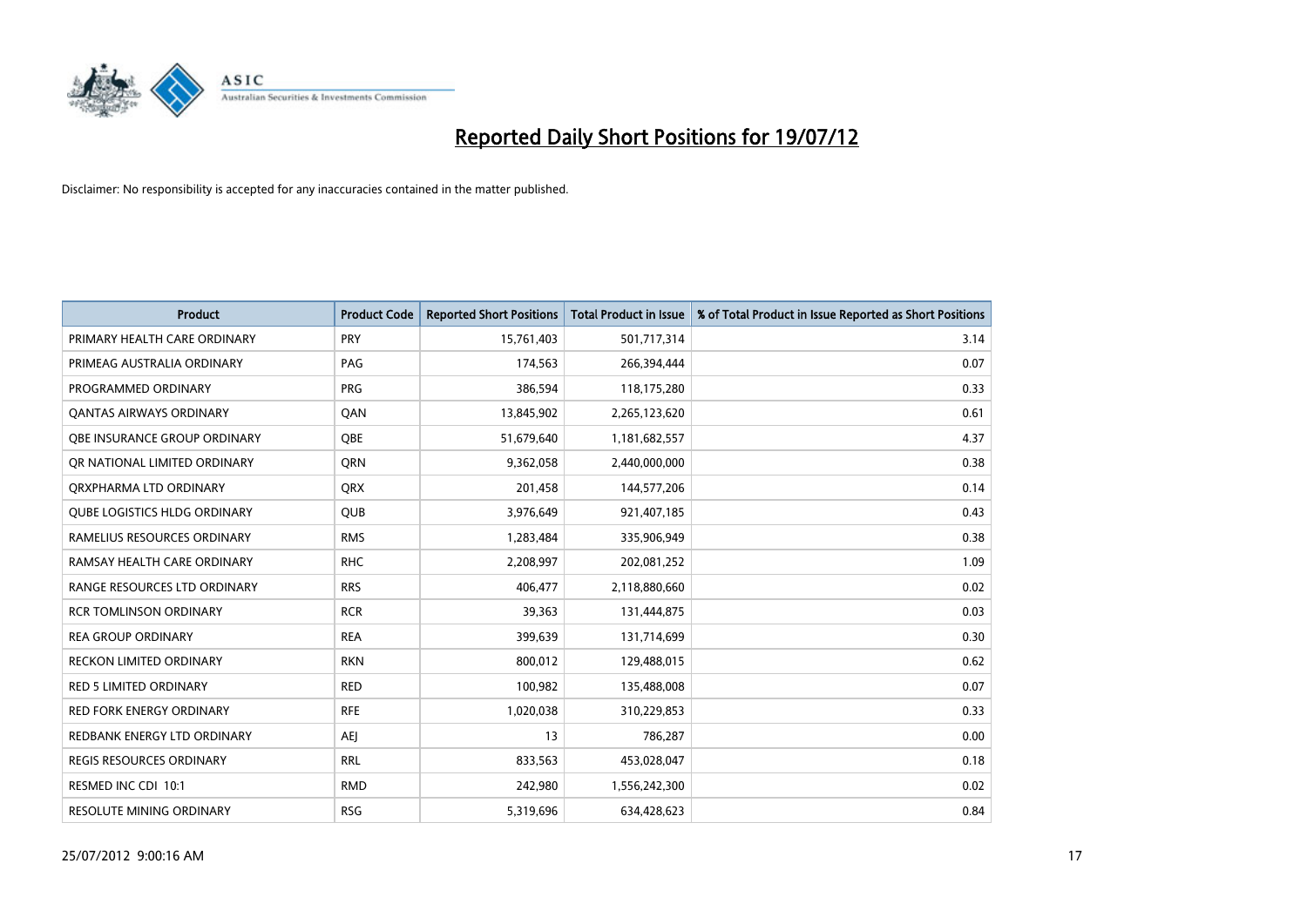

| <b>Product</b>                      | <b>Product Code</b> | <b>Reported Short Positions</b> | <b>Total Product in Issue</b> | % of Total Product in Issue Reported as Short Positions |
|-------------------------------------|---------------------|---------------------------------|-------------------------------|---------------------------------------------------------|
| <b>RESOURCE GENERATION ORDINARY</b> | <b>RES</b>          | 173                             | 262,895,652                   | 0.00                                                    |
| RETAIL FOOD GROUP ORDINARY          | <b>RFG</b>          | 16,960                          | 108,519,282                   | 0.02                                                    |
| REVERSE CORP LIMITED ORDINARY       | <b>REF</b>          | 100                             | 92,382,175                    | 0.00                                                    |
| REX MINERALS LIMITED ORDINARY       | <b>RXM</b>          | 654,591                         | 188,907,284                   | 0.35                                                    |
| <b>RHG LIMITED ORDINARY</b>         | <b>RHG</b>          | 31,776                          | 308,483,177                   | 0.01                                                    |
| <b>RIALTO ENERGY ORDINARY</b>       | <b>RIA</b>          | 1,537,989                       | 671,347,392                   | 0.23                                                    |
| <b>RIDLEY CORPORATION ORDINARY</b>  | <b>RIC</b>          | 6,883                           | 307,817,071                   | 0.00                                                    |
| RIO TINTO LIMITED ORDINARY          | <b>RIO</b>          | 19,401,741                      | 435,758,720                   | 4.45                                                    |
| ROBUST RESOURCES ORDINARY           | <b>ROL</b>          | 17,334                          | 87,994,097                    | 0.02                                                    |
| ROC OIL COMPANY ORDINARY            | <b>ROC</b>          | 1,746,757                       | 683,235,552                   | 0.26                                                    |
| RURALCO HOLDINGS ORDINARY           | <b>RHL</b>          | 12,000                          | 55,019,284                    | 0.02                                                    |
| SAI GLOBAL LIMITED ORDINARY         | SAI                 | 3,538,150                       | 204,354,836                   | 1.73                                                    |
| SALMAT LIMITED ORDINARY             | <b>SLM</b>          | 2,715,083                       | 159,802,174                   | 1.70                                                    |
| SAMSON OIL & GAS LTD ORDINARY       | SSN                 | 1,756,796                       | 1,774,437,190                 | 0.10                                                    |
| SANDFIRE RESOURCES ORDINARY         | <b>SFR</b>          | 4,610,342                       | 151,557,635                   | 3.04                                                    |
| <b>SANTOS LTD ORDINARY</b>          | <b>STO</b>          | 3,413,898                       | 952,966,503                   | 0.36                                                    |
| SARACEN MINERAL ORDINARY            | SAR                 | 2,330,863                       | 594,815,640                   | 0.39                                                    |
| SEDGMAN LIMITED ORDINARY            | <b>SDM</b>          | 13,798                          | 214,292,930                   | 0.01                                                    |
| SEEK LIMITED ORDINARY               | <b>SEK</b>          | 9,916,537                       | 337,101,307                   | 2.94                                                    |
| SENEX ENERGY LIMITED ORDINARY       | SXY                 | 19,157,687                      | 1,032,094,191                 | 1.86                                                    |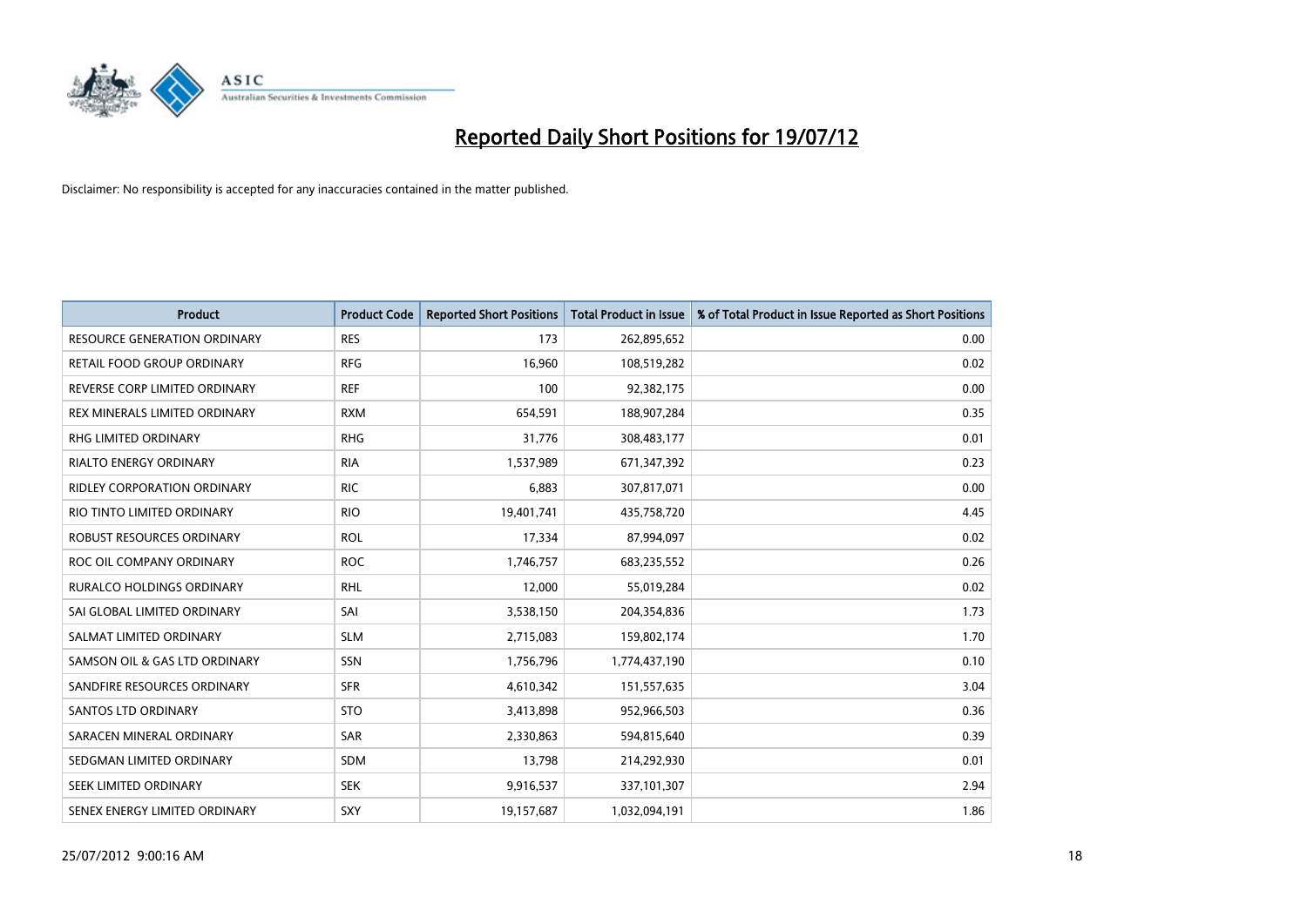

| <b>Product</b>                           | <b>Product Code</b> | <b>Reported Short Positions</b> | <b>Total Product in Issue</b> | % of Total Product in Issue Reported as Short Positions |
|------------------------------------------|---------------------|---------------------------------|-------------------------------|---------------------------------------------------------|
| SERVCORP LIMITED ORDINARY                | SRV                 | 210                             | 98,440,807                    | 0.00                                                    |
| SERVICE STREAM ORDINARY                  | <b>SSM</b>          | 400                             | 283,418,867                   | 0.00                                                    |
| SEVEN GROUP HOLDINGS ORDINARY            | <b>SVW</b>          | 1,095,919                       | 307,410,281                   | 0.36                                                    |
| SEVEN WEST MEDIA LTD ORDINARY            | <b>SWM</b>          | 29,240,546                      | 666,105,054                   | 4.39                                                    |
| SIGMA PHARMACEUTICAL ORDINARY            | <b>SIP</b>          | 5,063,506                       | 1,186,303,520                 | 0.43                                                    |
| SILEX SYSTEMS ORDINARY                   | <b>SLX</b>          | 612,414                         | 170,143,997                   | 0.36                                                    |
| SILVER LAKE RESOURCE ORDINARY            | <b>SLR</b>          | 912,564                         | 225,493,476                   | 0.40                                                    |
| SIMS METAL MGMT LTD ORDINARY             | SGM                 | 9,085,969                       | 204,830,045                   | 4.44                                                    |
| SINGAPORE TELECOMM. CHESS DEPOSITARY INT | SGT                 | 4,155,052                       | 163,810,197                   | 2.54                                                    |
| SIRTEX MEDICAL ORDINARY                  | <b>SRX</b>          | 25,387                          | 55,768,136                    | 0.05                                                    |
| SKILLED GROUP LTD ORDINARY               | <b>SKE</b>          | 68,554                          | 233,487,276                   | 0.03                                                    |
| <b>SLATER &amp; GORDON ORDINARY</b>      | SGH                 | 14,706                          | 168,600,731                   | 0.01                                                    |
| SMS MANAGEMENT, ORDINARY                 | <b>SMX</b>          | 810,742                         | 68,415,913                    | 1.19                                                    |
| SONIC HEALTHCARE ORDINARY                | <b>SHL</b>          | 5,285,202                       | 390,969,875                   | 1.35                                                    |
| SOUL PATTINSON (W.H) ORDINARY            | SOL                 | 26.678                          | 239,395,320                   | 0.01                                                    |
| SOUTH BOULDER MINES ORDINARY             | <b>STB</b>          | 109,239                         | 126,732,826                   | 0.09                                                    |
| SP AUSNET STAPLED SECURITIES             | SPN                 | 7,807,618                       | 3,339,620,165                 | 0.23                                                    |
| SPARK INFRASTRUCTURE STAPLED NOTE & UNIT | SKI                 | 26,300,737                      | 1,326,734,264                 | 1.98                                                    |
| SPECIALTY FASHION ORDINARY               | <b>SFH</b>          | 1,078,569                       | 192,236,121                   | 0.56                                                    |
| SPOTLESS GROUP LTD ORDINARY              | <b>SPT</b>          | 1,176,995                       | 265,746,161                   | 0.44                                                    |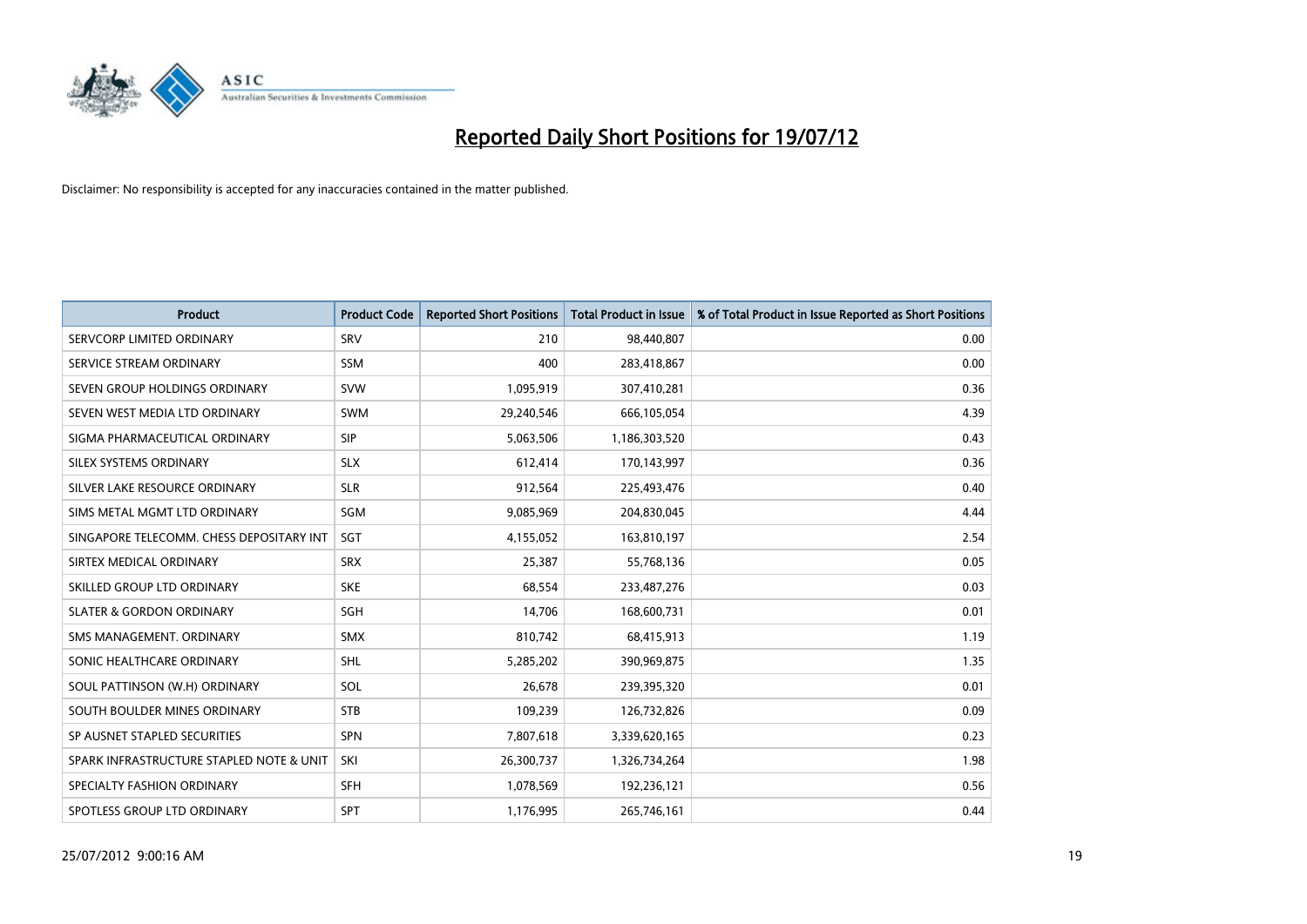

| <b>Product</b>                   | <b>Product Code</b> | <b>Reported Short Positions</b> | <b>Total Product in Issue</b> | % of Total Product in Issue Reported as Short Positions |
|----------------------------------|---------------------|---------------------------------|-------------------------------|---------------------------------------------------------|
| ST BARBARA LIMITED ORDINARY      | SBM                 | 9,061,013                       | 325,615,389                   | 2.78                                                    |
| STANMORE COAL LTD ORDINARY       | <b>SMR</b>          | 32,870                          | 179,409,108                   | 0.02                                                    |
| STARPHARMA HOLDINGS ORDINARY     | SPL                 | 2,298,706                       | 281,690,401                   | 0.82                                                    |
| STH CRS ELECT ENGNR ORDINARY     | <b>SXE</b>          |                                 | 161,486,826                   | 0.00                                                    |
| STHN CROSS MEDIA ORDINARY        | <b>SXL</b>          | 6,679,764                       | 704,594,449                   | 0.95                                                    |
| STOCKLAND UNITS/ORD STAPLED      | SGP                 | 13,982,136                      | 2,203,547,228                 | 0.63                                                    |
| STRAITS RES LTD. ORDINARY        | SRO                 | 120,519                         | 456,529,474                   | 0.03                                                    |
| STW COMMUNICATIONS ORDINARY      | SGN                 | 19,380                          | 362,798,351                   | 0.01                                                    |
| SUNCORP GROUP LTD ORDINARY       | <b>SUN</b>          | 13,111,471                      | 1,286,600,980                 | 1.02                                                    |
| SUNDANCE ENERGY ORDINARY         | <b>SEA</b>          | 85,848                          | 277,098,474                   | 0.03                                                    |
| SUNDANCE RESOURCES ORDINARY      | <b>SDL</b>          | 15,528,004                      | 3,049,577,034                 | 0.51                                                    |
| SUNLAND GROUP LTD ORDINARY       | <b>SDG</b>          | 83,958                          | 196,717,811                   | 0.04                                                    |
| SUPER RET REP LTD ORDINARY       | <b>SUL</b>          | 1,294,504                       | 196,152,971                   | 0.66                                                    |
| SYD AIRPORT STAPLED US PROHIBIT. | <b>SYD</b>          | 8,677,954                       | 1,861,210,782                 | 0.47                                                    |
| SYRAH RESOURCES ORDINARY         | <b>SYR</b>          | 37,253                          | 126,704,521                   | 0.03                                                    |
| TABCORP HOLDINGS LTD ORDINARY    | <b>TAH</b>          | 10,268,261                      | 730,113,969                   | 1.41                                                    |
| TANAMI GOLD NL ORDINARY          | <b>TAM</b>          | 331,292                         | 261,132,677                   | 0.13                                                    |
| TAP OIL LIMITED ORDINARY         | <b>TAP</b>          | 1,030,948                       | 241,295,311                   | 0.43                                                    |
| TASSAL GROUP LIMITED ORDINARY    | <b>TGR</b>          | 55,022                          | 146,304,404                   | 0.04                                                    |
| TATTS GROUP LTD ORDINARY         | <b>TTS</b>          | 8,479,321                       | 1,362,919,733                 | 0.62                                                    |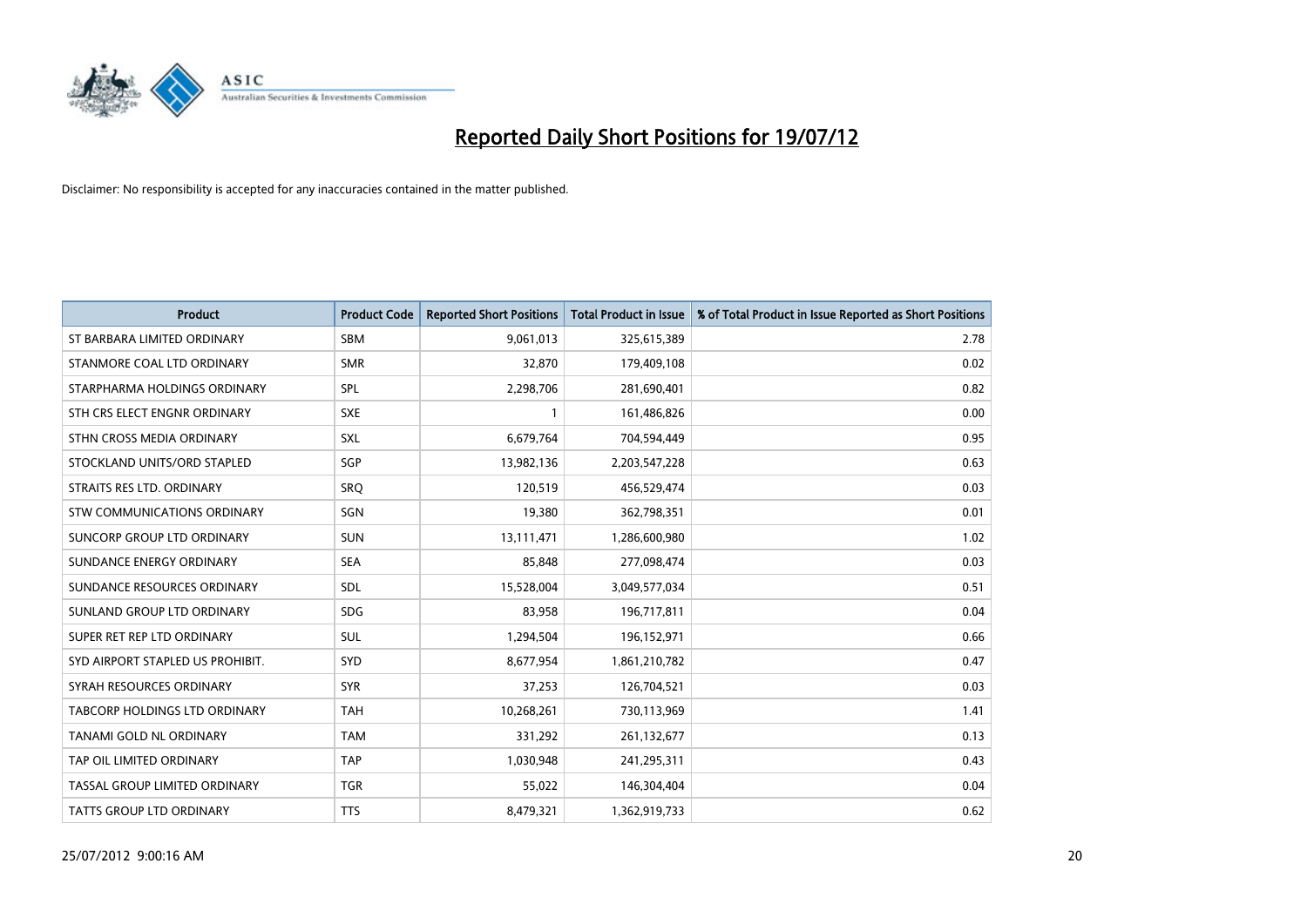

| <b>Product</b>                       | <b>Product Code</b> | <b>Reported Short Positions</b> | <b>Total Product in Issue</b> | % of Total Product in Issue Reported as Short Positions |
|--------------------------------------|---------------------|---------------------------------|-------------------------------|---------------------------------------------------------|
| <b>TECHNOLOGY ONE ORDINARY</b>       | <b>TNE</b>          | 1,789                           | 304,910,455                   | 0.00                                                    |
| <b>TELECOM CORPORATION ORDINARY</b>  | <b>TEL</b>          | 18,530,850                      | 1,856,780,364                 | 1.00                                                    |
| <b>TELSTRA CORPORATION, ORDINARY</b> | <b>TLS</b>          | 34,526,389                      | 12,443,074,357                | 0.28                                                    |
| TEN NETWORK HOLDINGS ORDINARY        | <b>TEN</b>          | 71,970,377                      | 1,437,204,873                 | 5.01                                                    |
| TERANGA GOLD CORP CDI 1:1            | <b>TGZ</b>          | 166.284                         | 159,568,958                   | 0.10                                                    |
| TEXON PETROLEUM LTD ORDINARY         | <b>TXN</b>          | 289,434                         | 245,039,848                   | 0.12                                                    |
| TFS CORPORATION LTD ORDINARY         | <b>TFC</b>          | 57,942                          | 279,621,829                   | 0.02                                                    |
| THAKRAL HOLDINGS GRP ORDINARY/UNIT   | <b>THG</b>          | 100                             | 585,365,014                   | 0.00                                                    |
| THE REJECT SHOP ORDINARY             | <b>TRS</b>          | 1,898,435                       | 26,071,170                    | 7.28                                                    |
| THORN GROUP LIMITED ORDINARY         | <b>TGA</b>          | 297,237                         | 146,374,703                   | 0.20                                                    |
| <b>TIGER RESOURCES ORDINARY</b>      | <b>TGS</b>          | 2,387,243                       | 673,470,269                   | 0.35                                                    |
| TOLL HOLDINGS LTD ORDINARY           | <b>TOL</b>          | 13,657,486                      | 717,133,875                   | 1.90                                                    |
| <b>TOX FREE SOLUTIONS ORDINARY</b>   | <b>TOX</b>          | 35,386                          | 115,311,608                   | 0.03                                                    |
| TPG TELECOM LIMITED ORDINARY         | <b>TPM</b>          | 2,249,289                       | 793,808,141                   | 0.28                                                    |
| <b>TRANSFIELD SERVICES ORDINARY</b>  | <b>TSE</b>          | 4,002,548                       | 524,013,749                   | 0.76                                                    |
| TRANSPACIFIC INDUST, ORDINARY        | <b>TPI</b>          | 6,862,649                       | 1,578,479,491                 | 0.43                                                    |
| TRANSURBAN GROUP TRIPLE STAPLED SEC. | <b>TCL</b>          | 8,853,492                       | 1,458,321,112                 | 0.61                                                    |
| TREASURY WINE ESTATE ORDINARY        | <b>TWE</b>          | 13,553,974                      | 647,227,144                   | 2.09                                                    |
| TROY RESOURCES LTD ORDINARY          | <b>TRY</b>          | 249,747                         | 89,442,649                    | 0.28                                                    |
| <b>UGL LIMITED ORDINARY</b>          | UGL                 | 7,310,052                       | 166,315,038                   | 4.40                                                    |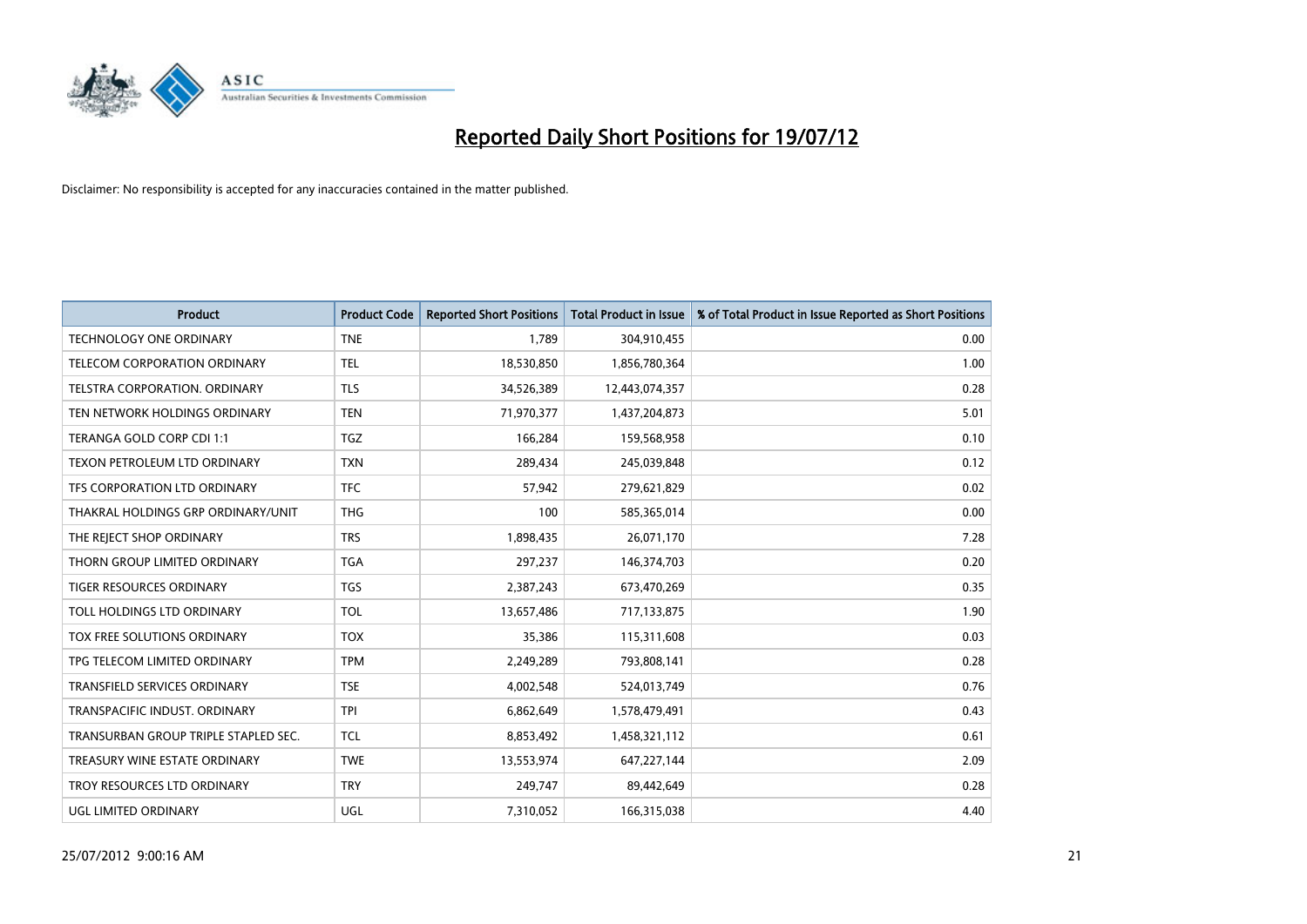

| <b>Product</b>                         | <b>Product Code</b> | <b>Reported Short Positions</b> | <b>Total Product in Issue</b> | % of Total Product in Issue Reported as Short Positions |
|----------------------------------------|---------------------|---------------------------------|-------------------------------|---------------------------------------------------------|
| UNILIFE CORPORATION CDI 6:1            | <b>UNS</b>          | 199,829                         | 253,466,532                   | 0.08                                                    |
| UXC LIMITED ORDINARY                   | <b>UXC</b>          | 71,093                          | 305,585,913                   | 0.02                                                    |
| <b>VENTURE MINERALS ORDINARY</b>       | <b>VMS</b>          | 197,324                         | 232,468,592                   | 0.08                                                    |
| VIRGIN AUS HLDG LTD ORDINARY           | <b>VAH</b>          | 18,024,410                      | 2,210,197,600                 | 0.82                                                    |
| VITERRA INC CDI 1:1                    | <b>VTA</b>          | 10                              | 68,629,939                    | 0.00                                                    |
| <b>VOCUS COMMS LTD ORDINARY</b>        | <b>VOC</b>          | 66,440                          | 70,181,826                    | 0.09                                                    |
| WAH NAM INT HLDG LTD ORDINARY          | <b>WNI</b>          | 91,872                          | 7,175,039,665                 | 0.00                                                    |
| WATPAC LIMITED ORDINARY                | <b>WTP</b>          | 319,353                         | 184,332,526                   | 0.17                                                    |
| <b>WDS LIMITED ORDINARY</b>            | <b>WDS</b>          | 7                               | 144,740,614                   | 0.00                                                    |
| WEBIET LIMITED ORDINARY                | <b>WEB</b>          | 178,837                         | 71,065,929                    | 0.25                                                    |
| WESFARMERS LIMITED ORDINARY            | <b>WES</b>          | 33,013,833                      | 1,006,508,845                 | 3.28                                                    |
| WESFARMERS LIMITED PARTIALLY PROTECTED | <b>WESN</b>         | 1,136,224                       | 150,563,317                   | 0.75                                                    |
| WESTERN AREAS NL ORDINARY              | <b>WSA</b>          | 6,903,427                       | 179,735,899                   | 3.84                                                    |
| WESTERN DESERT RES. ORDINARY           | <b>WDR</b>          | 325,180                         | 234,819,203                   | 0.14                                                    |
| WESTFIELD GROUP ORD/UNIT STAPLED SEC   | <b>WDC</b>          | 5,785,817                       | 2,260,505,450                 | 0.26                                                    |
| WESTFIELD RETAIL TST UNIT STAPLED      | <b>WRT</b>          | 38,747,103                      | 3,054,166,195                 | 1.27                                                    |
| WESTPAC BANKING CORP ORDINARY          | <b>WBC</b>          | 60,046,703                      | 3,079,994,985                 | 1.95                                                    |
| WHITE ENERGY COMPANY ORDINARY          | <b>WEC</b>          | 1,431,541                       | 322,974,494                   | 0.44                                                    |
| <b>WHITEHAVEN COAL ORDINARY</b>        | <b>WHC</b>          | 12,600,450                      | 1,013,190,387                 | 1.24                                                    |
| WINDIMURRA VANADIUM ORDINARY           | <b>WVL</b>          | 163,685                         | 154,278,674                   | 0.11                                                    |